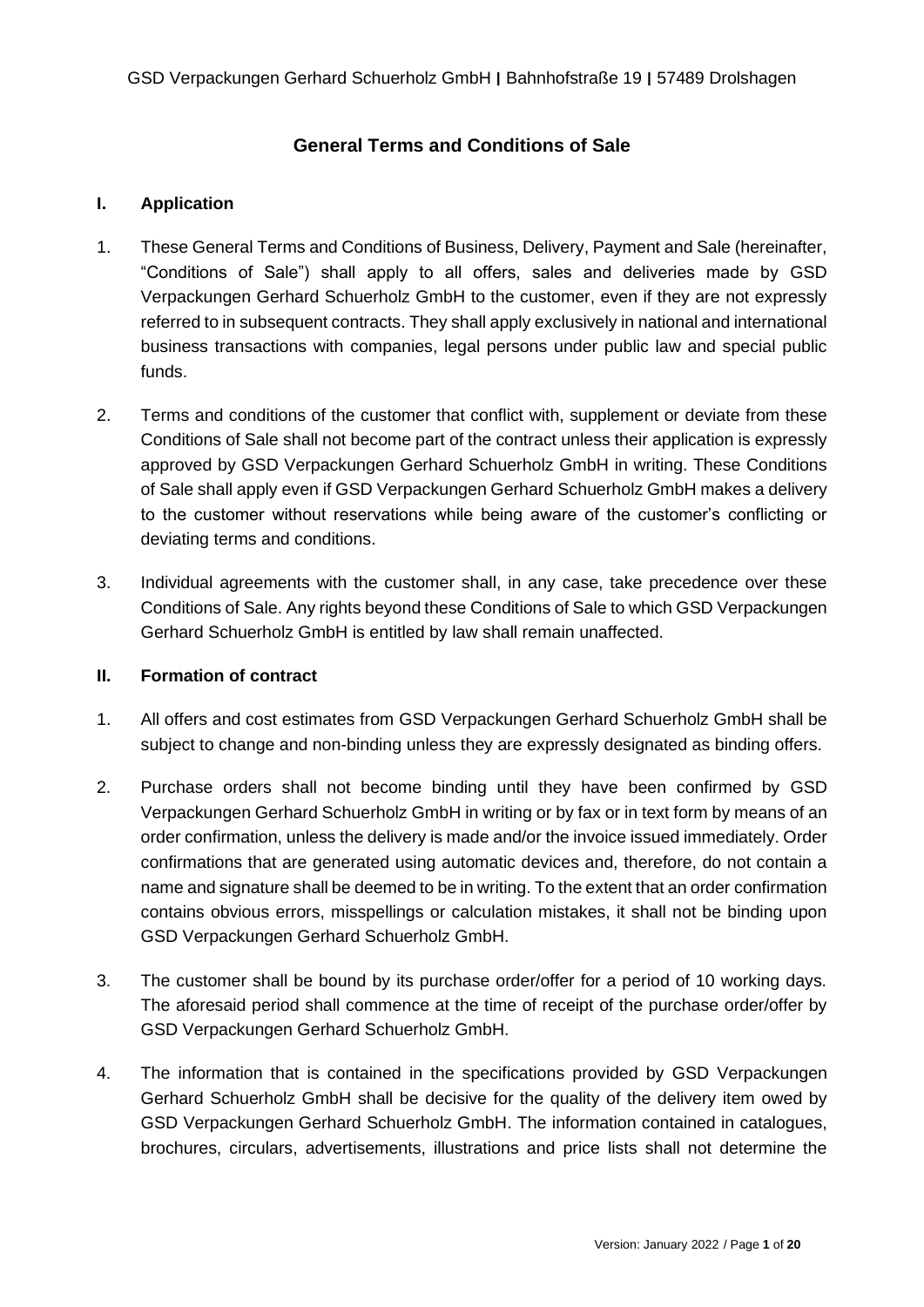quality of the delivery item unless expressly included in the specifications by reference to the specifications.

- 5. If the customer subsequently wishes any changes to be made to the order, such changes shall only be effective if mutually agreed between the parties.
- 6. Any illustrations, drawings, weights, measures and other descriptions of the goods or services which are contained in the records of GSD Verpackungen Gerhard Schuerholz GmbH shall be approximations only, to the extent not expressly designated as binding in a commitment made in writing or electronically. Such items shall not constitute an agreement on, or guarantee of, an according quality of the goods or services. In the event that a binding agreement on the target quality of the goods or services is made with the customer, changes by GSD Verpackungen Gerhard Schuerholz GmbH shall continue to be permitted to the extent that such changes are made because of mandatory legal requirements and that they are not unreasonable for the customer. GSD Verpackungen Gerhard Schuerholz GmbH reserves the right to make changes to the design and form of the goods to the extent that such changes are insignificant and not unreasonable for the customer. In the event that changes are unreasonable, the customer shall have the right to rescind the contract. All further claims shall be excluded.
- 7. Guarantees shall only be deemed given or the procurement risk be deemed assumed if the parties have made an express agreement to this effect in which it is expressly stated that a guarantee is given and/or that the procurement risk is assumed.

#### **III. Delivery; delivery periods; default; force majeure**

- 1. Except to the extent expressly otherwise agreed, deliveries shall be made from the distribution warehouse of GSD Verpackungen Gerhard Schuerholz GmbH, Bahnhofstraße 19, 57489 Drolshagen which shall also be the place of performance. At the request and expense of the customer, the goods shall be shipped to another destination (hereinafter, "sale including shipment"); in that case, GSD Verpackungen Gerhard Schuerholz GmbH shall have the right to determine the manner of shipment (in particular, the transport company, the route of shipment, and the packaging) itself and deliver the goods to the person in charge of carrying out the transport. At the request and expense of the customer, GSD Verpackungen Gerhard Schuerholz GmbH shall take out a transport insurance policy and insure the goods against the risks specified by the customer.
- 2. The scope of the delivery shall be determined by the written order confirmation from GSD Verpackungen Gerhard Schuerholz GmbH. Any changes to the scope of the delivery and to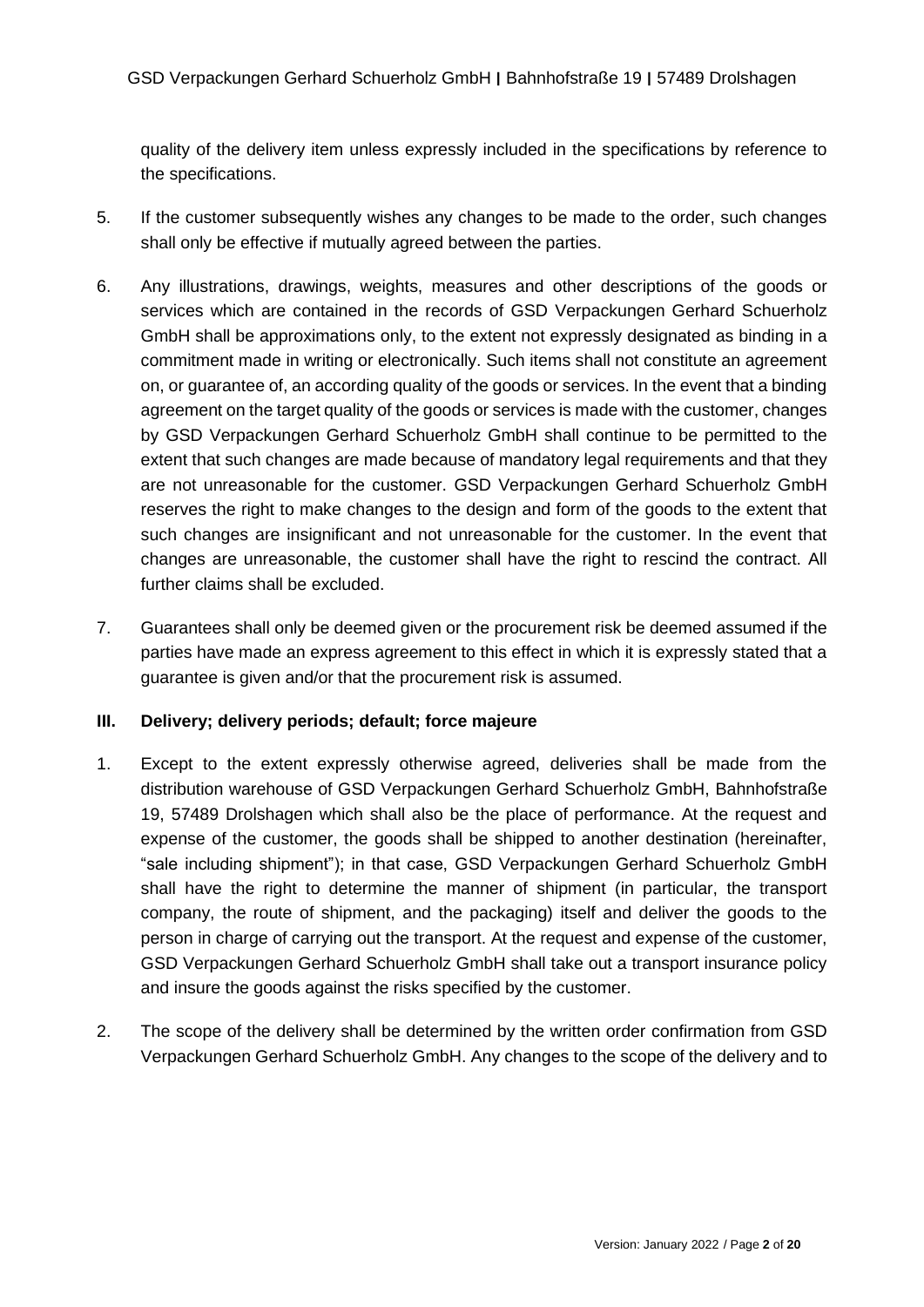the delivery item itself which are requested by the customer must be confirmed by GSD Verpackungen Gerhard Schuerholz GmbH in writing to be valid.

- 3. GSD Verpackungen Gerhard Schuerholz GmbH may carry out partial deliveries unless this is unreasonable for the customer.
- 4. Unless otherwise agreed, where deliveries on call have been agreed, the customer shall be obliged to determine in advance delivery schedules that cover a period of at least 6 months and issue its requests for delivery timely before the respective delivery date in accordance with the delivery schedules so determined. If the customer does not comply with this obligation, or if it does not do so as determined, GSD Verpackungen Gerhard Schuerholz GmbH shall have the right, after setting a reasonable deadline and making an according announcement in that notice, to issue the request for delivery and/or perform the scheduling itself, deliver the goods, or rescind the contract. The right to claim damages for breach of an obligation shall not be excluded as a result of the contract being rescinded.
- 5. Except to the extent otherwise agreed, the time of delivery shall be the delivery date specified in the order confirmation. Where the customer has not provided all documents, permits, approvals, etc. that have to be obtained by the customer at least one month before the agreed delivery date, the set delivery date shall be postponed for a month, commencing at the point in time at which the above-mentioned documents, permits, approvals, etc. have been received in full by GSD Verpackungen Gerhard Schuerholz GmbH.
- 6. The delivery period shall commence when GSD Verpackungen Gerhard Schuerholz GmbH dispatches the order confirmation, but not before all documents, permits and approvals that may have to be obtained by the customer have been provided in full, the agreed downpayment, if any, has been received, and the customer has timely and properly provided any further cooperation owed.
- 7. An agreed delivery period shall be deemed met if, by the time the delivery period expires, GSD Verpackungen Gerhard Schuerholz GmbH has made the goods available at the place of delivery or – in the event of a sale including shipment, as defined in the second sentence of clause III.1 above – has handed the goods over to the person in charge of carrying out the transport or the customer has announced that it will refuse acceptance.
- 8. GSD Verpackungen Gerhard Schuerholz GmbH shall not be liable if delivery is impossible or there is a delay in delivery to the extent that this is due to force majeure or other events that could not be foreseen at the time of formation of the contract (e.g. operational disruptions, of whatever type, difficulties encountered in procuring materials or energy, delays in transport, strike, lawful lock-outs, shortage of labour or of energy or raw materials, pandemics, epidemics, difficulties in obtaining any required official permits, official measures, or no receipt of supplies, or the receipt of incorrect supplies or late receipt of supplies, from suppliers) and GSD Verpackungen Gerhard Schuerholz GmbH is not responsible for such impossibility or delay. If such events make the delivery of goods or provision of services significantly more difficult or even impossible for the customer and the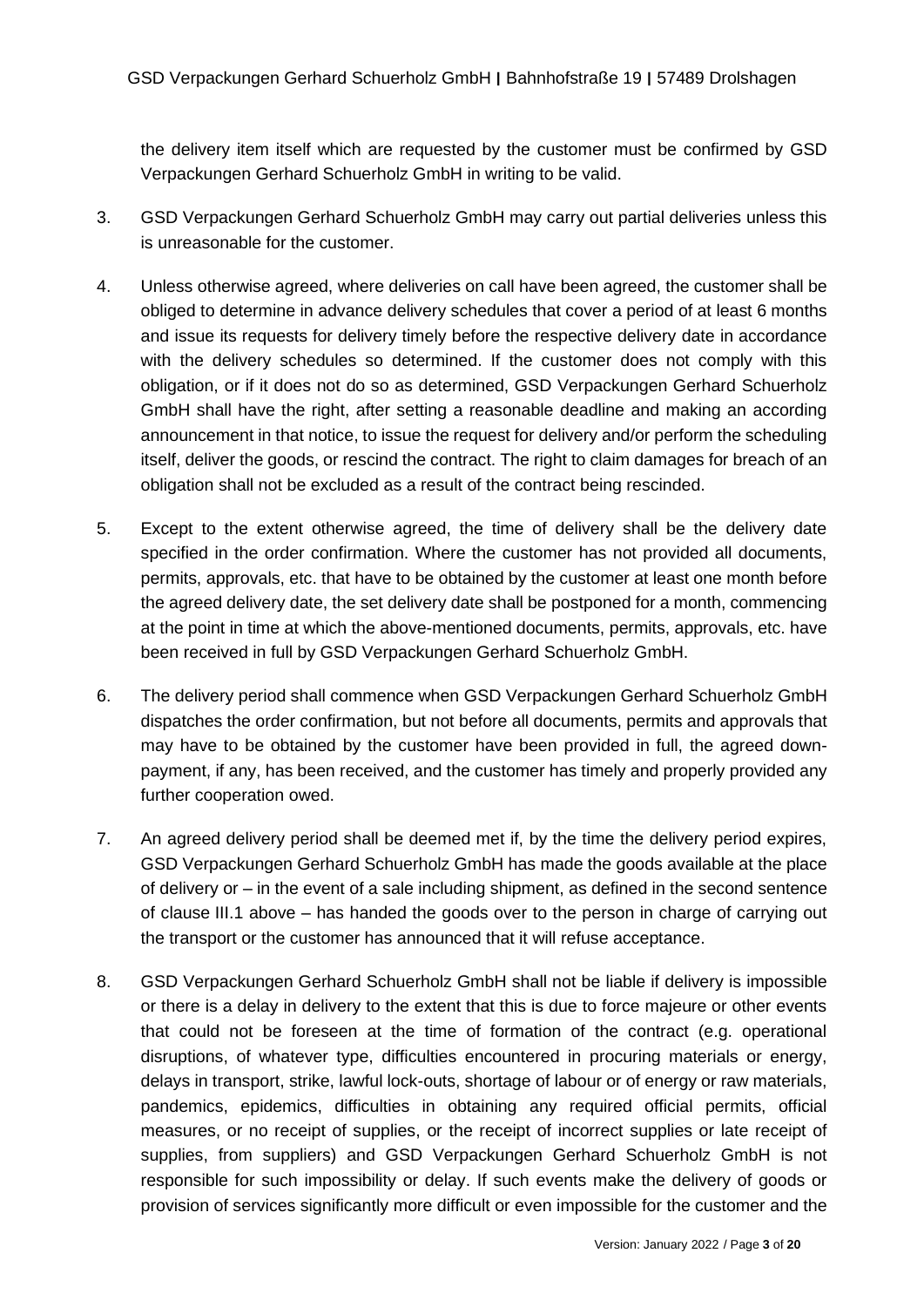impediment is not merely temporary in nature, the customer shall have the right to rescind the contract. Where impediments are temporary in nature, the delivery period or time allowed for performance shall be extended, or the delivery date or date of performance postponed, for a period of time equal to the duration of the impediment plus a reasonable start-up period.

- 9. To the extent that, due to the delay, the customer can no longer reasonably be expected to accept the delivery or services, the customer shall have the right to rescind the contract by providing GSD Verpackungen Gerhard Schuerholz GmbH without undue delay with written notice to this effect. This right to rescind the contract shall only exist if GSD Verpackungen Gerhard Schuerholz GmbH is responsible for the delay.
- 10. To the extent that the goods were delivered to the customer on Euro pallets or wire mesh containers (load carriers), the customer shall be obliged to return the same number of load carriers of the same type and quality to GSD Verpackungen Gerhard Schuerholz GmbH at the place where the original delivery took place.
- 11. Without prejudice to the provisions of clause XII.1 below, the customer shall be obliged to examine the goods upon delivery for externally visible damage and report the damage, if any, to the transport company that carries out the delivery and ask the latter for an according confirmation in writing. If the customer fails to comply with this obligation, it shall be liable to compensate GSD Verpackungen Gerhard Schuerholz GmbH for any damage suffered as a result of such failure.

# **IV. Passing of Risk**

- 1. The risk of accidental loss or destruction or accidental deterioration of the goods shall pass to the customer as soon as GSD Verpackungen Gerhard Schuerholz GmbH has made the goods available at the place of performance mentioned in the first sentence of clause III.1 above or – in the event of a sale including shipment, as defined in the second sentence of clause III.1 above – as soon as the goods have been handed over to the person in charge of carrying out the transport. This shall also apply if partial deliveries are made or if, unlike provided in the second sentence of clause III.1 above, GSD Verpackungen Gerhard Schuerholz GmbH has agreed to bear the transport costs in any particular case.
- 2. If the customer is in default of acceptance, GSD Verpackungen Gerhard Schuerholz GmbH may claim compensation for the damage suffered as a result of such default as follows: an amount equal to 0.5% of the net price of the delivery per day of default, but not more than 5% of the net price of the delivery in total. The parties may assert further claims for damages or prove that the amount of damage actually suffered was smaller. The risk of accidental loss or destruction or accidental deterioration of the goods shall pass to the customer at the time the customer starts to default on its obligation to accept the goods.
- 3. Without prejudice to the customer's claims for defects, if any, the customer shall be obliged to take delivery of the goods supplied even if they contain minor defects. The customer shall further be obliged to take delivery of the goods supplied if the goods made available exceed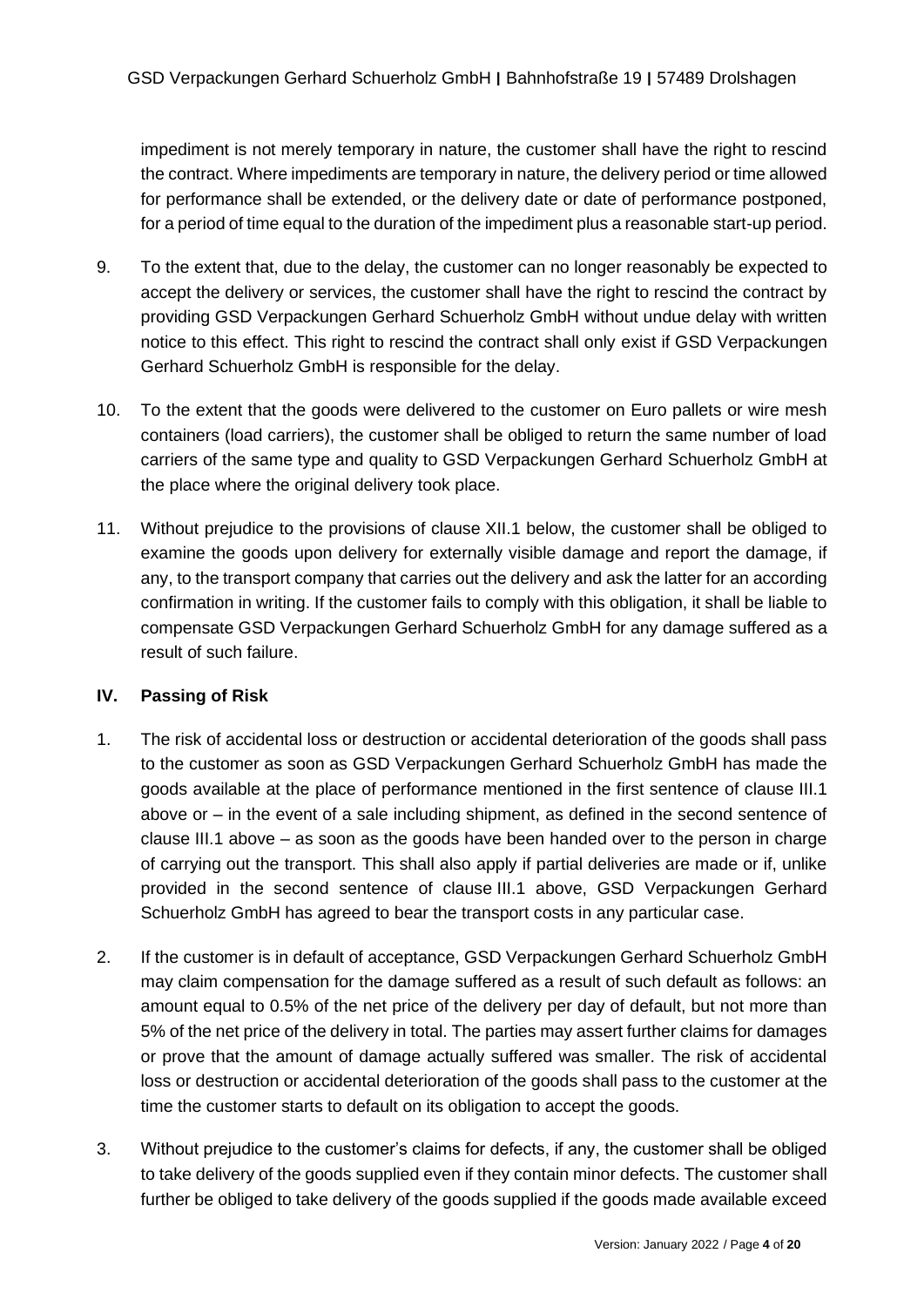or fall short of the quantity ordered by up to 5% or if the goods made available are delivered early, provided the delivery does not take place significantly ahead of schedule.

# **V. Prices**

- 1. The agreed price shall be the price in euros that is stated in the order confirmation, plus value-added tax. The statutory value-added tax is not included in the price and shall be stated separately on the invoice at the statutory rate applicable on the invoicing date. The cost of transport, insurance, customs, etc. shall be charged separately, unless otherwise agreed between the parties.
- 2. If the period between the order confirmation and the delivery exceeds four months and there is an increase in prices during this period of time, in particular because of an increase in wages or in the cost of raw materials, a general increase in prices due to inflation, or similar circumstances, GSD Verpackungen Gerhard Schuerholz GmbH shall have the right to charge an appropriately increased price. This shall also apply if, following the submission of the offer or order confirmation by GSD Verpackungen Gerhard Schuerholz GmbH, or the conclusion of a framework agreement providing for fixed prices by GSD Verpackungen Gerhard Schuerholz GmbH, the prices of the raw materials used for the goods concerned from time to time or other significant cost factors, in particular, energy, wage, transport or insurance costs, increase significantly (i.e. by at least 10%). In that case, GSD Verpackungen Gerhard Schuerholz GmbH shall have the right to raise the prices appropriately to the extent that they are affected by this increase in costs. GSD Verpackungen Gerhard Schuerholz GmbH shall carry out such price increases taking into account the customer's legitimate interests, in particular with regard to any commitments already made by the latter to resell the goods at a particular price. Upon request, GSD Verpackungen Gerhard Schuerholz GmbH shall furnish the customer with evidence of the factors leading to the change in prices. The above shall apply vice versa in favour of the customer upon an according reduction in prices. To the extent that one of the parties cannot reasonably be expected to adhere to the contract as a result of the price adjustment, this party may rescind the contract by providing the other party without undue delay with notice to this effect.
- 3. In the event of deviations in quantity or weight that remain within the tolerances set out in clause VIII below, the price shall be calculated based on the quantity or weight actually supplied.
- 4. For products that are rolled, the weight of the winding core shall be included in the net weight. For packaged products, the net weight shall be determined by deducting the weight of the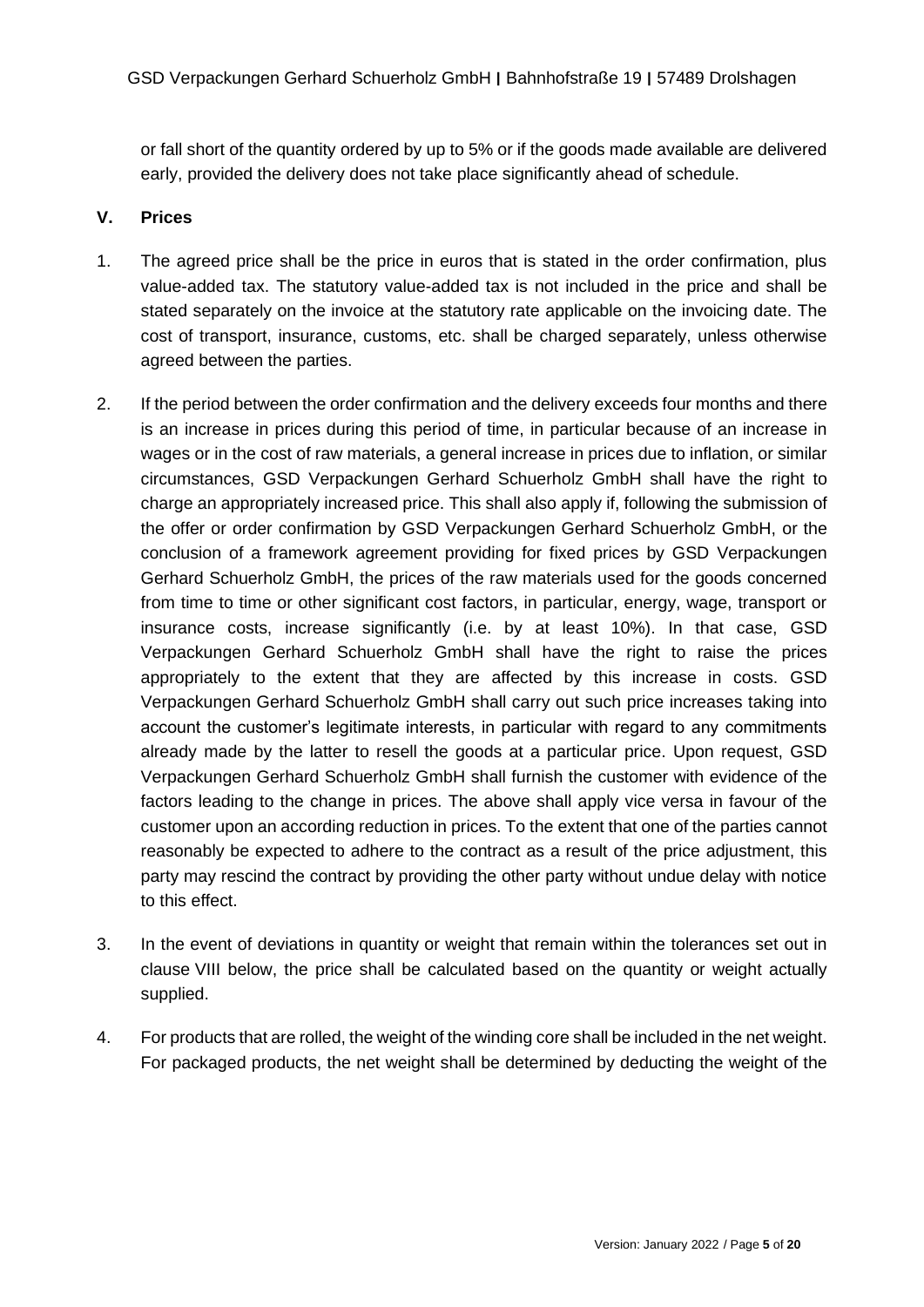packaging from the total weight. The total weight comprises the net weight and the packaging and shall be determined by weighing.

5. Notwithstanding Section 195 German Civil Code (BGB), GSD Verpackungen Gerhard Schuerholz GmbH's claims for payment of the purchase price shall become time-barred within five years.

### **VI. Industrial Property Rights**

- 1. All printing materials made available by GSD Verpackungen Gerhard Schuerholz GmbH, such as drafts, drawings, blocks, films, cylinders and plates, shall remain the property of GSD Verpackungen Gerhard Schuerholz GmbH even if the customer pays part of the costs.
- 2. If any copyrights and/or industrial property rights are created through the development and performance of an order by GSD Verpackungen Gerhard Schuerholz GmbH, the sale of the delivery item shall not include the transfer of these rights. This shall also apply if the customer bears a portion of the development costs. In particular, GSD Verpackungen Gerhard Schuerholz GmbH shall have the right to exploit such copyrights and/or industrial property rights for the performance of third-party orders.
- 3. Except to the extent otherwise agreed, GSD Verpackungen Gerhard Schuerholz GmbH shall have the right to affix its company sign or a code visibly to the delivery items produced by it.
- 4. For samples, sketches, drafts, etc. that are expressly ordered or commissioned by the customer, a fee shall be payable even if the principal order for which these samples, sketches, drafts, etc. were created is not placed.
- 5. The customer shall be responsible for examining whether the documents made available by the customer infringe any third-party rights, in particular, copyrights or industrial property rights (designs, patents, utility models or trademarks). If GSD Verpackungen Gerhard Schuerholz GmbH is held liable by third parties for infringing copyrights and/or industrial property rights or for breaching the German Act against Unfair Competition (UWG) when using, exploiting or reproducing the documents and/or templates provided by the customer, the customer must support GSD Verpackungen Gerhard Schuerholz GmbH in the defence against such infringement and compensate GSD Verpackungen Gerhard Schuerholz GmbH for any damage, including lawyers' fees and legal costs, thereby suffered by GSD Verpackungen Gerhard Schuerholz GmbH.

### **VII. Obligations under the German Packaging Act (***VerpackG***)**

1. If GSD Verpackungen Gerhard Schuerholz GmbH affixes the symbol of a region-wide system within the meaning of Section 3 (16) German Packaging Act (e.g. "Der Grüne Punkt") to the products on behalf of the customer, the customer will be deemed the "manufacturer"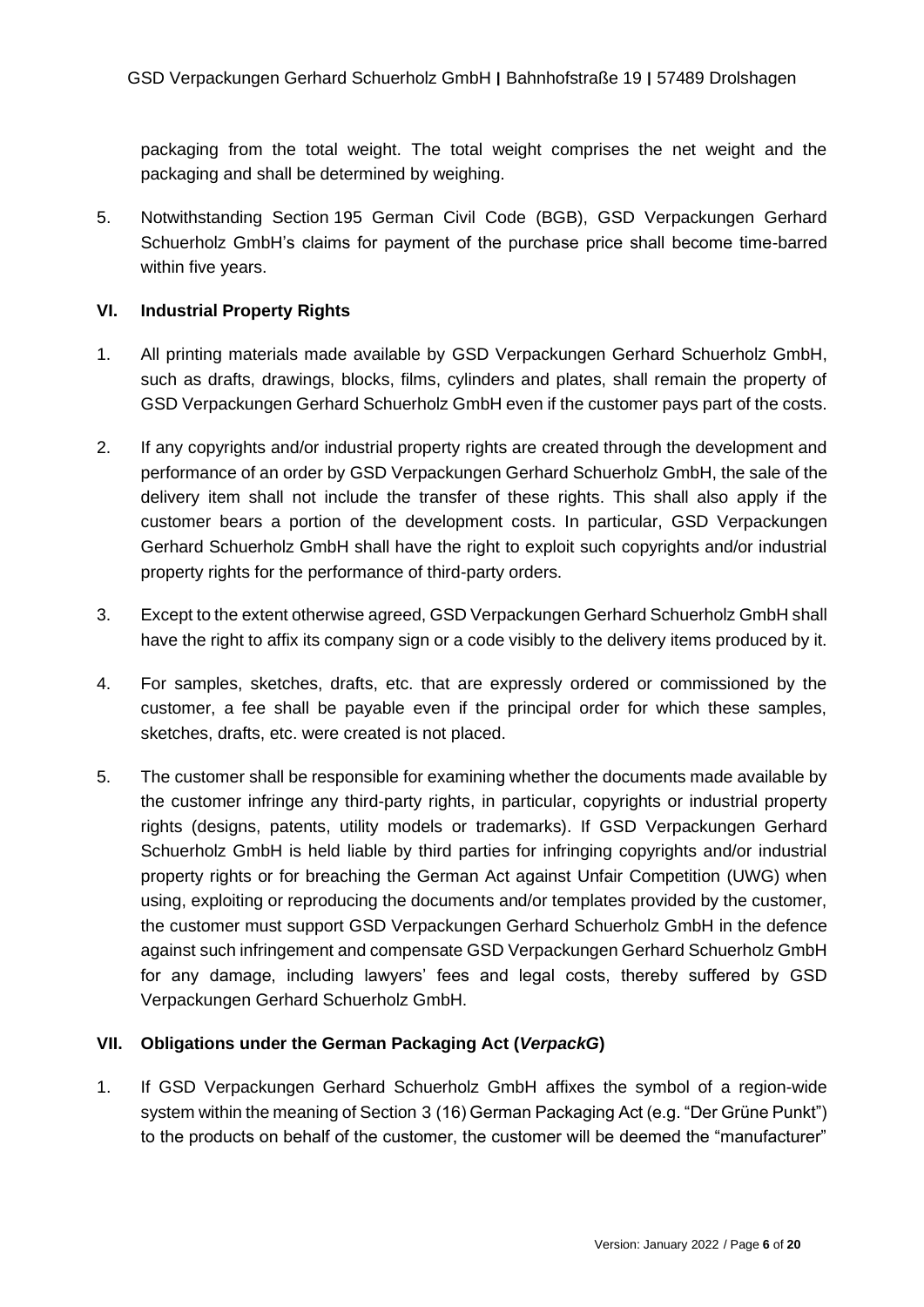of the symbol within the meaning of the German Packaging Act and, therefore, will be required to pay the fees directly to such system.

- 2. If the customer violates the provisions of the German Packaging Act and GSD Verpackungen Gerhard Schuerholz GmbH is held liable due to such violation, the customer shall be obliged to reimburse GSD Verpackungen Gerhard Schuerholz GmbH for all expenses incurred in this connection.
- 3. If the packaging constitutes service packaging filled with goods within the meaning of Section 3 (1) sentence 1 no. 1 point a) German Packaging Act that is typically used or released by private end users and is placed on the market for the first time by the customer, the provisions set out in clause VII.1 above shall apply accordingly if the customer itself undertakes the participation in a system within the meaning of Section 3 (16) German Packaging Act.
- 4. If the customer demands in accordance with Section 7 (2) sentence 1 German Packaging Act that GSD Verpackungen Gerhard Schuerholz GmbH participate in one or more systems within the meaning of Section 3 (16) German Packaging Act with regard to the service packaging supplied by GSD Verpackungen Gerhard Schuerholz GmbH to the customer and that GSD Verpackungen Gerhard Schuerholz GmbH carry out the registration, perform the reporting of data and issue the declaration of completeness according to Section 7 (2) sentence 3 in conjunction with Sections 9, 10 and 11 German Packaging Act on behalf of the customer, the following provisions shall apply:
	- a) GSD Verpackungen Gerhard Schuerholz GmbH shall only assume the obligations under Section 7 (2) sentence 3 in conjunction with Sections 9, 10 and 11 German Packaging Act if the customer asks GSD Verpackungen Gerhard Schuerholz GmbH to do so in writing. In that case GSD Verpackungen Gerhard Schuerholz GmbH must confirm this written request to the customer in writing.
	- b) If GSD Verpackungen Gerhard Schuerholz GmbH undertakes the participation in a system within the meaning of Section 7 (2) sentence 1 German Packaging Act and the registration, the reporting of data and the issuance of the declaration of completeness according to Section 7 (2) sentence 3 in conjunction with Sections 9, 10 and 11 German Packaging Act on behalf of the customer, the customer shall be obliged to fully reimburse GSD Verpackungen Gerhard Schuerholz GmbH for the costs thereby incurred, i.e. the costs, including the administrative expenses, for using the regionwide system within the meaning of Section 3 (16) German Packaging Act (e.g. "Duales System"), as well as the cost of the registration, transfer of data and issuance of the declaration of completeness and  $-$  if desired  $-$  the cost of affixing the symbol of a region-wide system, such as "Der Grüne Punkt".
	- c) The cost of participating in a region-wide system, the cost of the registration, the transfer of data and the issuance of the declaration of completeness and – if desired – the cost of affixing the symbol of a region-wide system, such as "Der Grüne Punkt",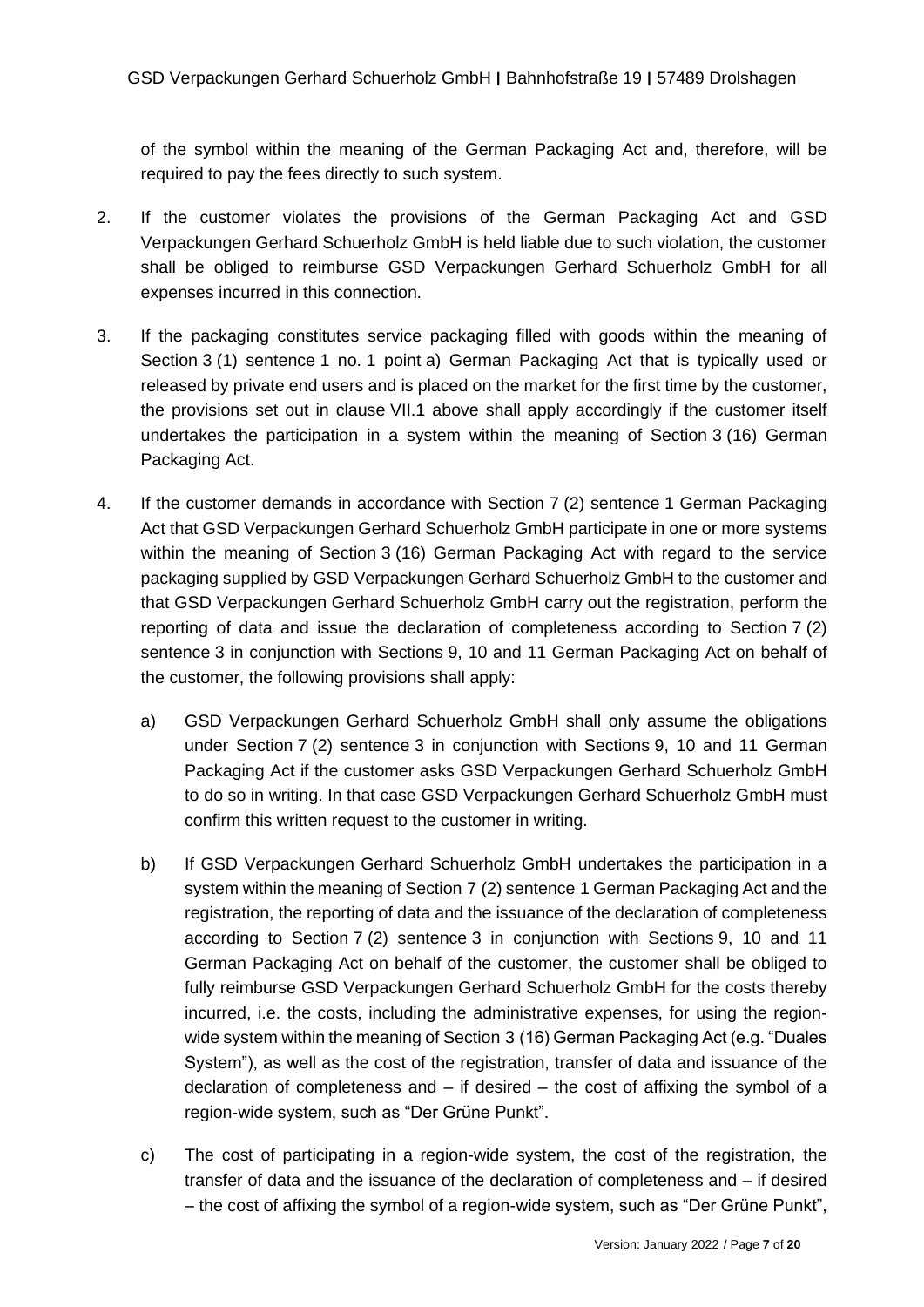shall be stated separately for the customer on each invoice for the supply of service packaging. The basis for this shall be the table of fees of the region-wide system used.

- d) GSD Verpackungen Gerhard Schuerholz GmbH may freely choose the region-wide system.
- 5. Clauses VII.1 to VII.3 above shall not apply to packaging that is used or released abroad rather than in the territory of the Federal Republic of Germany and, therefore, does not have to be disposed of in accordance with the German Packaging Act. Instead, the customer shall be responsible for ensuring that the packaging is disposed of in accordance with the provisions of law applicable in each individual case.
- 6. According to Section 15 (1) sentence 1 German Packaging Act, manufacturers and distributors of transport packaging (No. 1), sales and secondary packaging that does not typically accrue as waste at private end consumers after use (No. 2), sales and secondary packaging for which participation in the system is not possible due to system incompatibility according to Section 7 (5) German Packaging Act (No. 3), sales packaging of materials containing pollutants (No. 4) or reusable packaging (No. 5) are obliged to take back, free of charge, used empty packaging of the same type, shape and size as that which they have placed on the market at the place of actual handover or in the immediate vicinity thereof in order to reuse or recycle it.

Unless otherwise agreed, the customer shall be responsible for taking back the packaging provided by GSD Verpackungen Gerhard Schuerholz GmbH] in accordance with Section 15 German Packaging Act and shall ensure that the packaging is taken back and that it is professionally and properly recycled. The costs incurred in taking back the packaging and recycling it shall be borne by the customer.

7. If the customer is the final distributor within the meaning of Section 3 (13) of the German Packaging Act, it is shall be obliged, pursuant according to Section 15 (1) sentence 5 of the German Packaging Act, to reasonably inform the end consumers by means of appropriate measures to a reasonable extent about the possibility of returning the packaging within the meaning of Section 15 (1) sentence 1 nos. 1 to 5 of the German Packaging Act and its purpose.

#### **VIII. Packaging and shipment, tolerances**

- 1. GSD Verpackungen Gerhard Schuerholz GmbH shall be obliged to supply packaging that is customary in the relevant industry.
- 2. During the production process, inevitable production-related deviations and fluctuations may occur. Unless otherwise agreed, the tolerances set out below shall apply.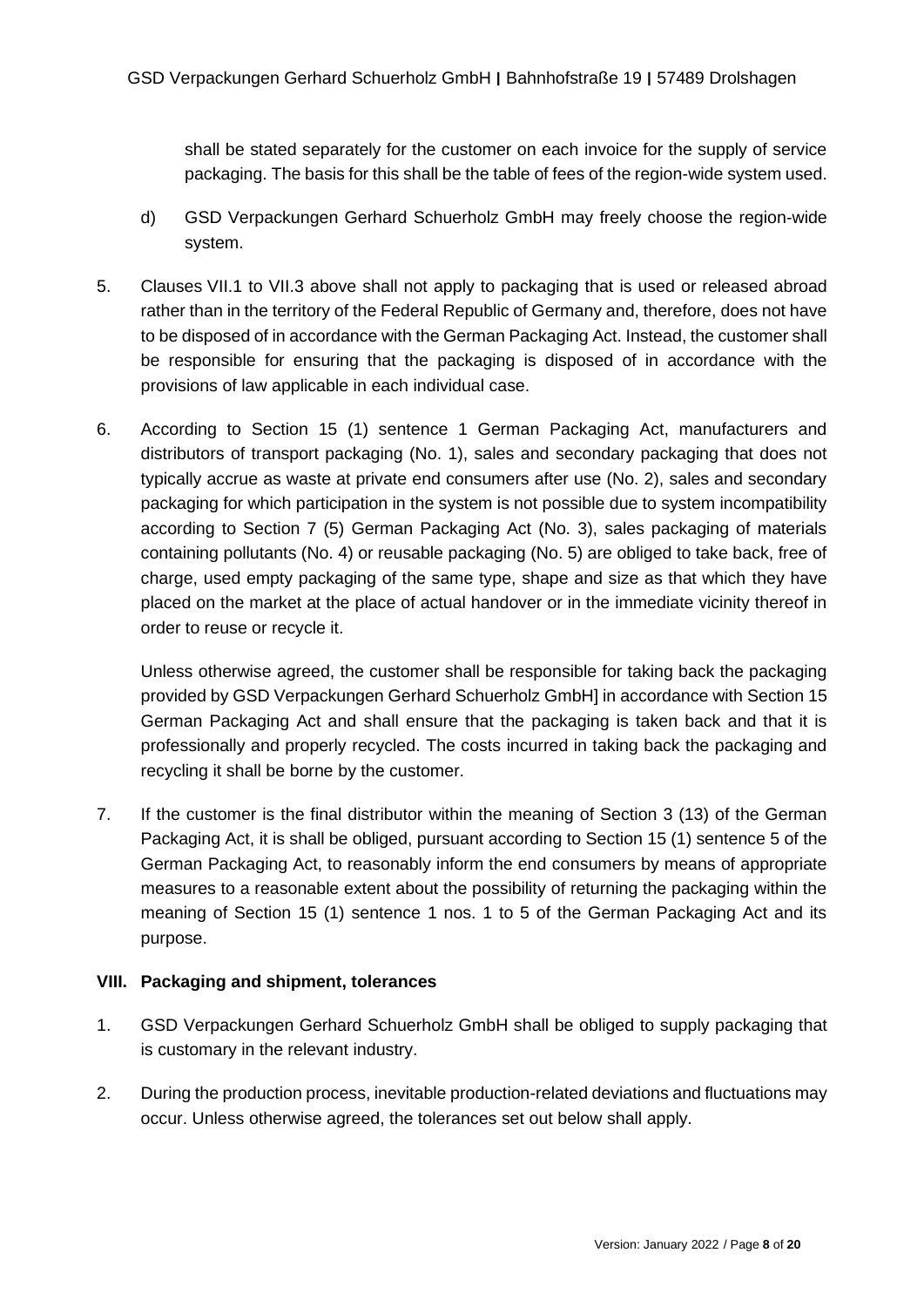a) Paper in relation to the agreed area density:

| up to $39$ g/m2 | $+/-$ 8%  |
|-----------------|-----------|
| $40 - 59$ g/m2  | $+/- 6\%$ |
| 60 or more g/m2 | $+/-$ 5%  |

b) Plastic film in relation to the agreed thickness:

| less than 11 my    | $+/- 20\%$ |
|--------------------|------------|
| less than 15 my    | $+/-$ 15%  |
| 15 my - 25 my      | $+/-$ 10%  |
| greater than 25 my | $+/-$ 8%   |

c) Aluminium foil, compound foil, cellophane and other materials in relation to the agreed thickness or the area density (depending on the dimension that is taken as a basis for the contract; applies individually or as part of another product):

$$
+/- 10\%
$$

- 3. The following deviations from the agreed measures must be tolerated by the customer:
	- a) Paper and paper combinations
- Bags:

| in length<br>in width for bag widths of less than 80 mm<br>in width for bag widths of 80 mm and more | $+/-$ 4 mm<br>$+/-$ 3%<br>$+/-$ 2% |
|------------------------------------------------------------------------------------------------------|------------------------------------|
| Rolls:                                                                                               |                                    |
| in width and in cut section length                                                                   | $+/-$ 3 mm                         |
| in run length                                                                                        | $+/-$ 3%                           |
| Formats:                                                                                             |                                    |
| in length                                                                                            | $+/-$ 5 mm                         |
| in width                                                                                             | $+/-$ 5 mm                         |
| b)<br>Plastics and aluminium                                                                         | $+/-$ 5%                           |

c) The deviations from the agreed measures for the materials mentioned in clause VIII.3.a) in respect of rolls and formats and for the materials mentioned in clause VIII.3.b) above shall also apply to the printing position and any punching and stamping on such materials. For the bags mentioned in clause VIII.3.a) above, the permitted deviation from the agreed measure for the printing position and for punching and stamping is +/- 4 mm in width for bag widths greater than 80 mm and +/-3 mm in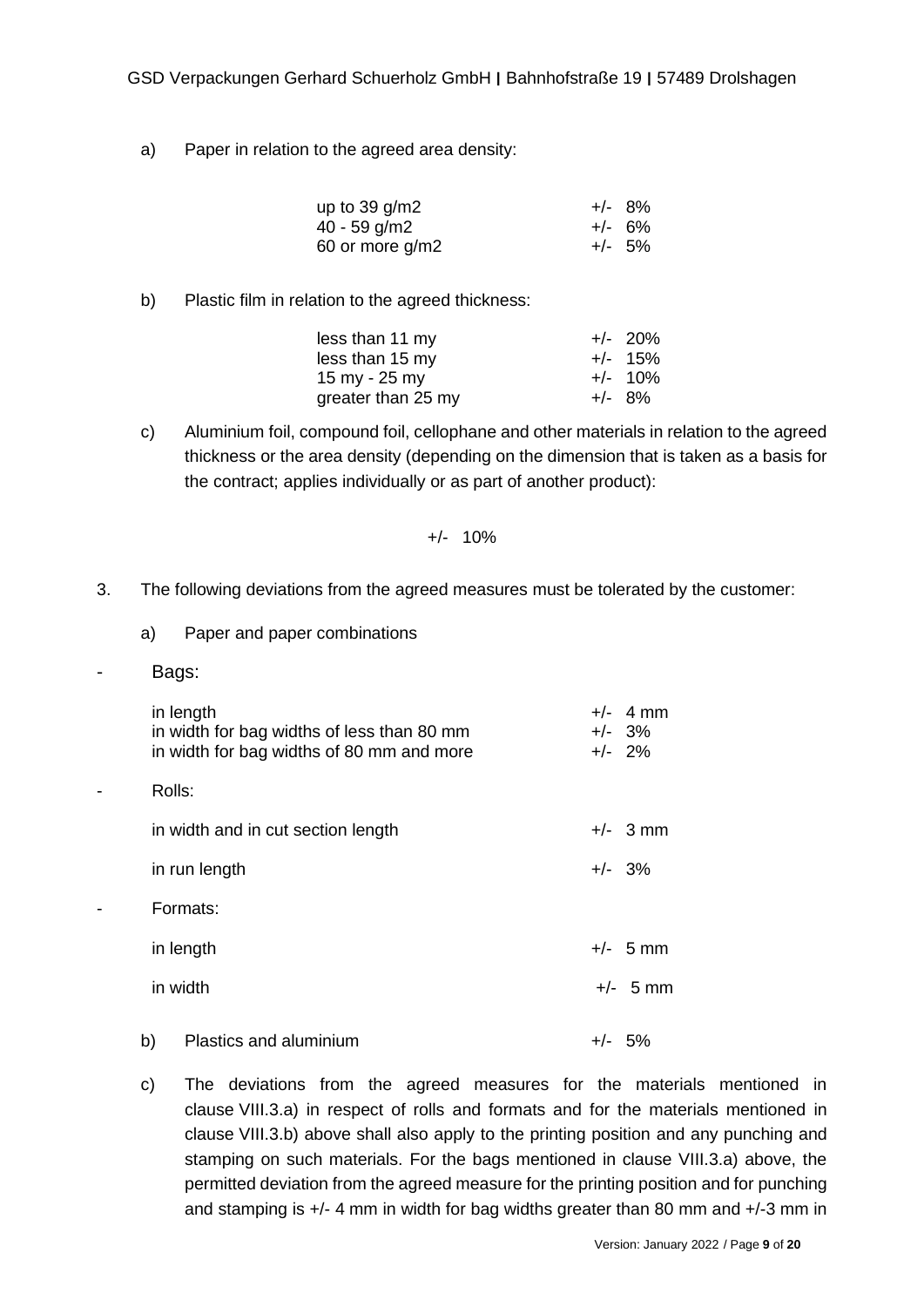width for bag widths of 80 mm and less. When printing on products, deviations from colour register are inevitable due to technical reasons, as these depend on the material, the design and the printing process chosen. Only significant deviations shall entitle the customer to make a complaint.

4. Where goods are manufactured, GSD Verpackungen Gerhard Schuerholz GmbH shall have the right to supply quantities that exceed or fall short of the ordered quantity by up to 20%. For sales by quantity (quantities below 50,000 pieces) and for collective print runs with a change in printing during the print run as well as for sales by weight (for weights below 500 kg), up to 30% of the quantity ordered. Where this is unreasonable for the customer, a different rule should be agreed in the individual case. For all deliveries, the customer shall be fully invoiced for the quantities actually supplied.

### **IX. Printing**

- 1. GSD Verpackungen Gerhard Schuerholz GmbH shall use customary printing colours for printing. Where special requirements exist in respect of the colours, such as high lightfastness, alkali resistance, abrasion resistance, suitability for contact with foodstuffs, etc., these must be specially pointed out by the customer when placing the order.
- 2. Unless this is unreasonable for the customer, no warranty can be given for the lightfastness of the colour of materials and of the printing colours, as also the suppliers of the raw materials and colours do not give any warranty for the lightfastness of the colours. Similarly, unless this is unreasonable for the customer, no warranty can be given for the abrasion resistance of the printing colours.
- 3. GSD Verpackungen Gerhard Schuerholz GmbH reserves the right to supply goods that show minor deviations in colour where such deviations are customary in the trade, unless this is unreasonable for the customer. Such deviations shall not entitle the customer to refuse acceptance of the goods or reduce the price. Specimen copies shall be submitted prior to printing if the customer expressly so requires, or if GSD Verpackungen Gerhard Schuerholz GmbH considers this to be necessary. As no flexographic printing will be used to create such specimen copies (e.g. proof, Cromalin, offset print, etc.), it cannot be prevented that these copies will, in part, differ significantly from the subsequent print run product. Machine proof prints created at the request of the customer will be charged separately at cost.
- 4. For plastic products, GSD Verpackungen Gerhard Schuerholz GmbH cannot give any warranty as to the migration of softening agents or similar migration processes and the related consequences, unless this is unreasonable for the customer. To the extent that GSD Verpackungen Gerhard Schuerholz GmbH is liable notwithstanding the first sentence of this clause IX.4, clause XIII of these Conditions of Sale shall apply.
- 5. GSD Verpackungen Gerhard Schuerholz GmbH shall not be responsible for the consequences of any errors contained in the "film masters" or in other, similar materials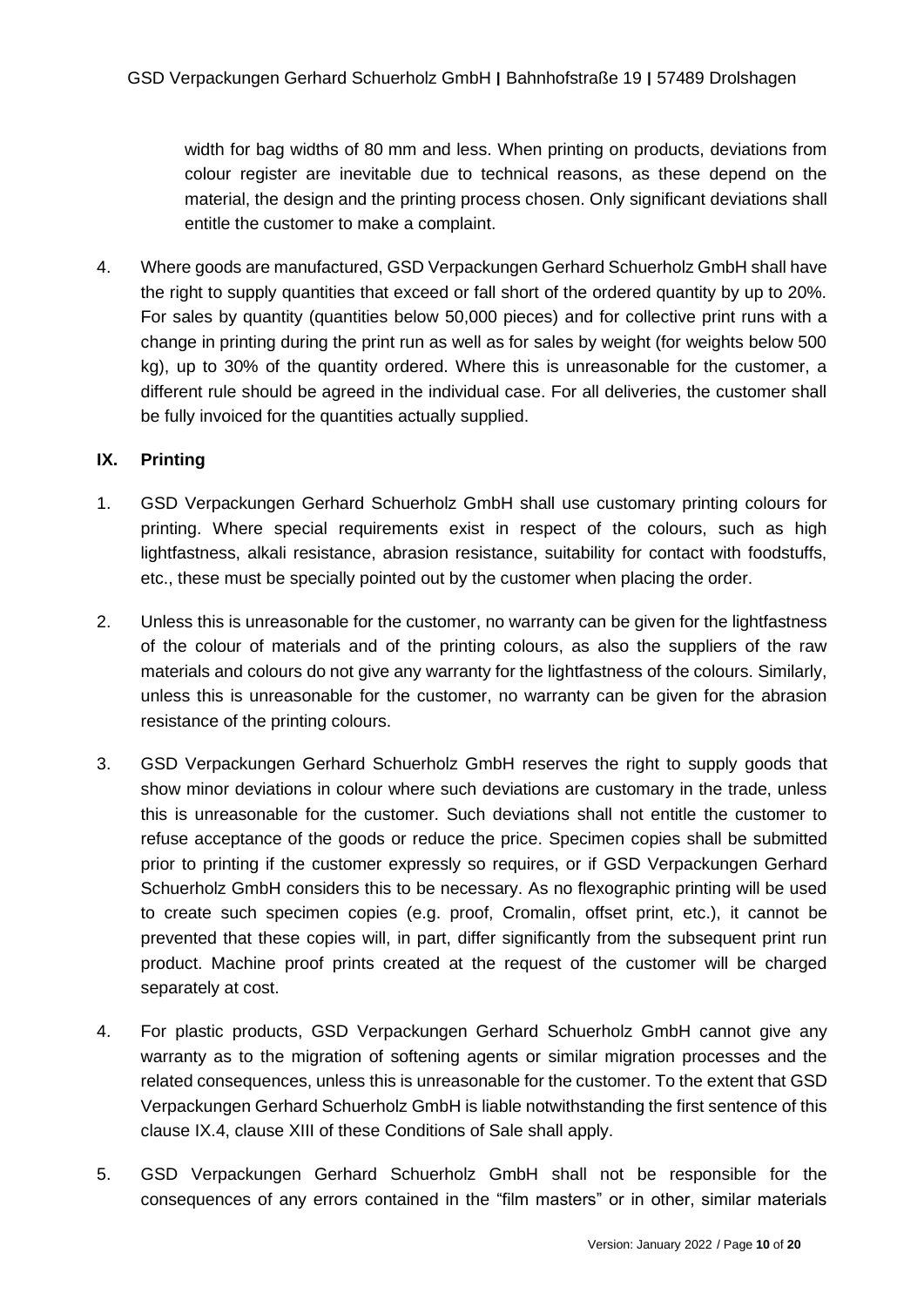made available to GSD Verpackungen Gerhard Schuerholz GmbH by the customer for the printing of the uniform product code or another, similar code, nor for the difficulties or their consequences that may arise when using the printed code. The "film masters" supplied by the customer shall be understood to include any proof of print work containing a uniform product code that has been approved by the customer.

- 6. The EAN bar code shall be printed in accordance with the current state of technology taking into account the applicable implementation rules of Global Standards One Germany (cf. series of "Co-Organisation" journals, No. 2, "Der EAN-Strichcode" (which translates as "The EAN bar code")).
- 7. Further commitments, in particular commitments regarding the successful reading of such codes at checkouts in trade stores, cannot be made because of possible impacts on the bar codes following delivery by the customer and also because there is no uniform measuring and reading technology.
- 8. GSD Verpackungen Gerhard Schuerholz GmbH shall not be liable for defects caused by printing plates or patterns that have been provided by the customer and/or by persons employed by the customer in the performance of its obligations and/or by the customer's vicarious agents. In the event that GSD Verpackungen Gerhard Schuerholz GmbH discovers any flawed text or illustrations during production and, therefore, discontinues or interrupts the manufacturing process, the customer shall bear the additional costs incurred in this connection.

#### **X. Materials and execution**

- 1. If the customer does not give any special instructions, all orders shall be carried out using materials that are customary in this trade and well-known manufacturing processes. If the packaging is used for foodstuffs, it must be expressly clarified with GSD Verpackungen Gerhard Schuerholz GmbH whether the material is suitable for foodstuffs. As a result, complaints in respect of defects which relate to how the packaging affects the packaged goods and vice versa cannot be made if the customer has failed to expressly point out the special characteristics of the goods to be packaged and/or that the packaging will be used for foodstuffs and to give GSD Verpackungen Gerhard Schuerholz GmbH the opportunity to provide its comments. Such information and comments must be provided in writing.
- 2. GSD Verpackungen Gerhard Schuerholz GmbH shall carefully select any recycled substances used. Despite this fact, the surface quality, colour, purity, smell and physical values of regenerated foils and recycled paper may vary from batch to batch and such variations shall not entitle the customer to make a complaint in respect of defects. GSD Verpackungen Gerhard Schuerholz GmbH undertakes, however, to assign to the customer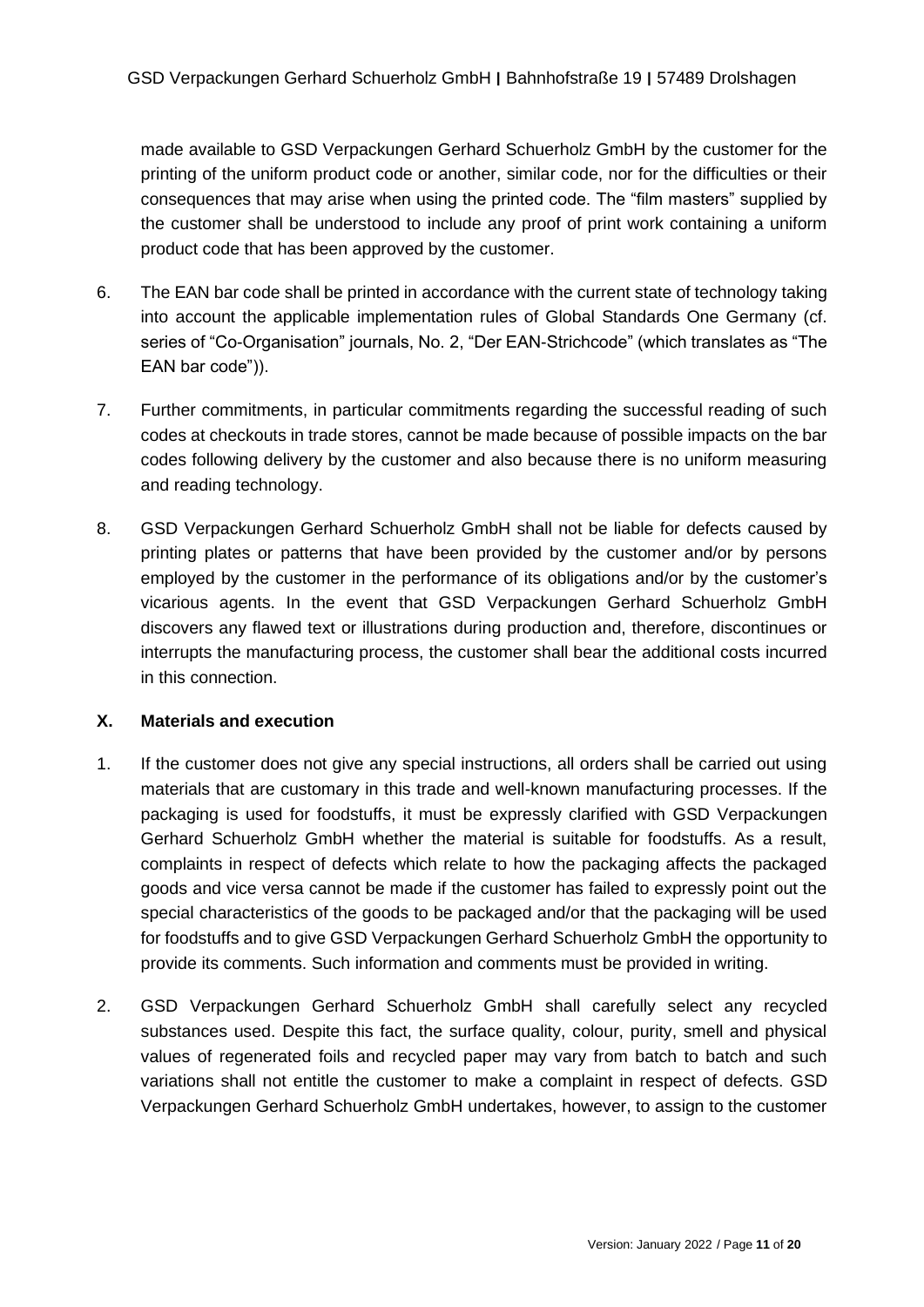any warranty claims and/or claims for damages against the supplier which are based on the quality of the regenerated foils and recycled paper.

### **XI. Terms of payment**

- 1. All payments shall be due and payable on the agreed payment date. If no specific date has been agreed, the payments shall be due upon receipt of the invoice or an according payment schedule. Where the receipt of the invoice or of the payment schedule is uncertain, payments shall be due upon receipt of the goods and services from GSD Verpackungen Gerhard Schuerholz GmbH.
- 2. Payment by cheque is not permitted unless it is separately agreed in any particular case.
- 3. Except to the extent otherwise agreed, all payments shall be made within 14 days of the invoice date with a 2% discount.
- 4. A payment shall be deemed made at the point in time when GSD Verpackungen Gerhard Schuerholz GmbH is able to dispose of the amount.
- 5. If the time allowed for payment is exceeded, GSD Verpackungen Gerhard Schuerholz GmbH shall have the right to demand default interest at the rate of 9 percentage points above the base rate (Section 247 German Civil Code). GSD Verpackungen Gerhard Schuerholz GmbH reserves the right to claim further damages.
- 6. If the customer defaults on a payment GSD Verpackungen Gerhard Schuerholz GmbH shall have the right to demand immediate payment of all claims arising from the business relationship, even if these claims are not yet due. This shall not apply if the customer is not responsible for the default.
- 7. If there are outstanding invoices from GSD Verpackungen Gerhard Schuerholz GmbH, payments shall always be deemed made in settlement of the oldest claim then due, except where the customer has asserted a right of retention in relation to such claim.
- 8. Counterclaims of the customer shall only entitle the customer to make a set-off or assert a right of retention if these counterclaims are undisputed or have been established in a judgment that cannot be appealed against. The customer may only assert a right of retention if its counterclaim is based on the same contractual relationship.
- 9. GSD Verpackungen Gerhard Schuerholz GmbH shall have the right to make the execution of outstanding deliveries or the provision of services contingent upon prepayment or upon the provision of security if, upon conclusion of the contract, circumstances become known that could considerably reduce the customer's creditworthiness and which jeopardise payment by the customer of outstanding claims of GSD Verpackungen Gerhard Schuerholz GmbH from the individual contractual relationship. This shall apply accordingly if the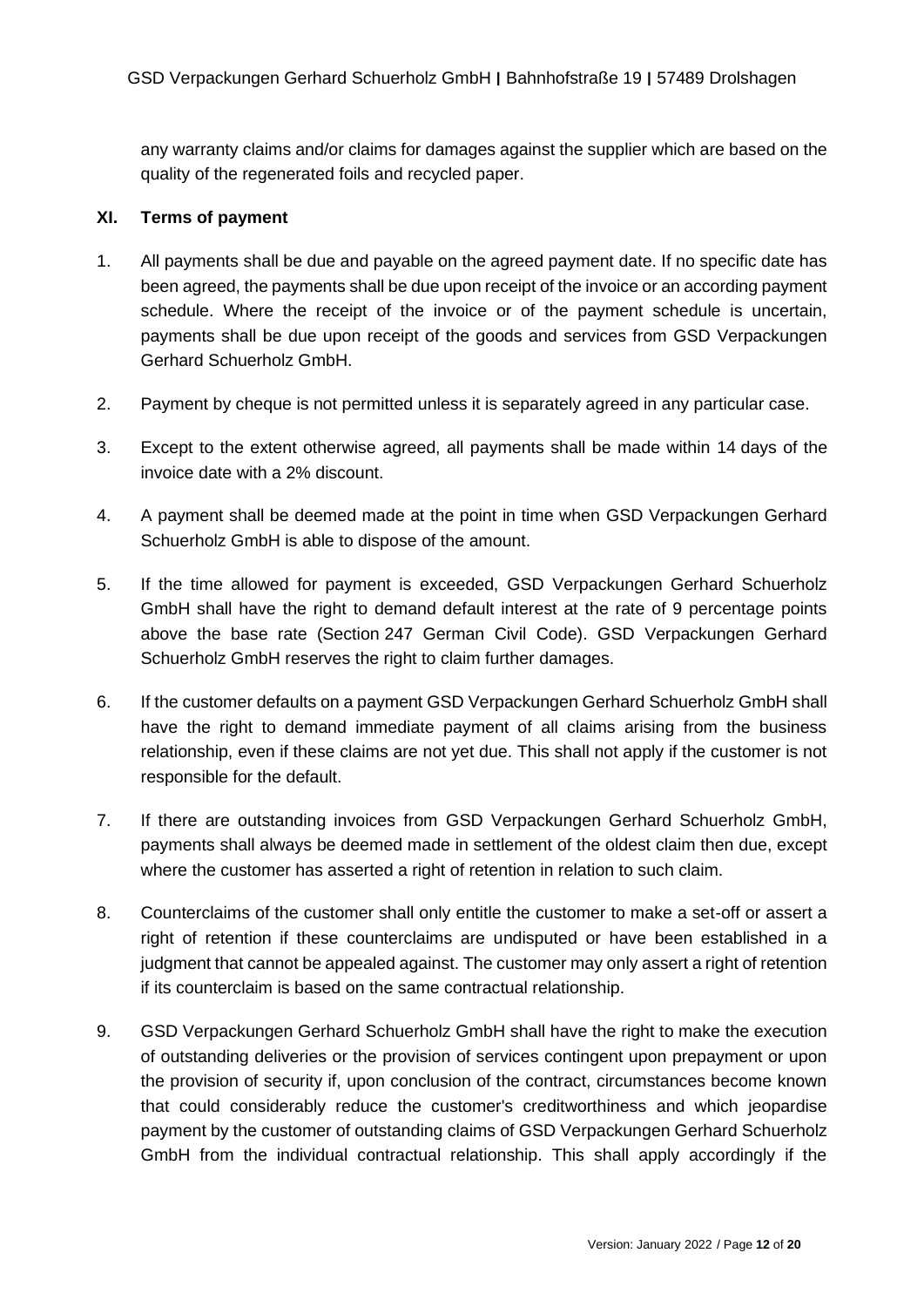customer refuses or fails to pay outstanding claims of GSD Verpackungen Gerhard Schuerholz GmbH and there are no objections against the claims of

10. GSD Verpackungen Gerhard Schuerholz GmbH which are undisputed or have been established in a judgment that cannot be appealed against.

#### **XII. Warranty**

- 1. The customer's rights arising from defects shall be contingent upon the customer performing its statutory obligations to inspect and give notice of defects (Sections 377 and 381 German Commercial Code (HGB)), in particular, upon the customer inspecting all goods supplied without undue delay upon receipt and providing GSD Verpackungen Gerhard Schuerholz GmbH without undue delay with written notice of any obvious defects and of defects that could be identified during such an inspection. The customer must GSD Verpackungen Gerhard Schuerholz GmbH with written notice of any hidden defects without undue delay after they have been discovered. In order for such notice to be deemed given without undue delay within the meaning of the first and second sentences above, it must be given within 3 working days; this deadline is met if GSD Verpackungen Gerhard Schuerholz GmbH receives the notice before the expiry of the aforesaid period. If the customer fails to carry out a proper inspection and/or to give notice of defects, GSD Verpackungen Gerhard Schuerholz GmbH shall not be liable for the defect. When giving GSD Verpackungen Gerhard Schuerholz GmbH notice of defects, the customer must provide a written description of the defects.
- 2. For the purposes of examining whether the goods supplied contain any defects, representative random checks, i.e. a reasonable number of random checks carried out with the due care of an expert for a sufficiently varied set of samples, shall be sufficient if the consignment consists of a comparatively large quantity of similar goods and a complete inspection of these goods is impracticable within the meaning of Section 377 (1) German Commercial Code and/or is unreasonable for the customer due to the circumstances of the particular case.
- 3. The customer shall have no right to demand subsequent performance (repair or replacement delivery) if there are only minor deviations which are not unreasonable for the customer. If a portion of up to 3% of the total quantity of flexible packaging supplied contains defects, the customer may not reject the total quantity as being defective or assert claims for defects in respect of this portion of not more than 3% of defective flexible packaging. Whether the defect regards the processing or the printing is irrelevant in this context.
- 4. GSD Verpackungen Gerhard Schuerholz GmbH must be given the opportunity to examine reported defects in the goods supplied at the place where the goods are located.
- 5. If the goods contain defects, GSD Verpackungen Gerhard Schuerholz GmbH may repair the defects or, at its option, deliver goods which are free from defects by way of subsequent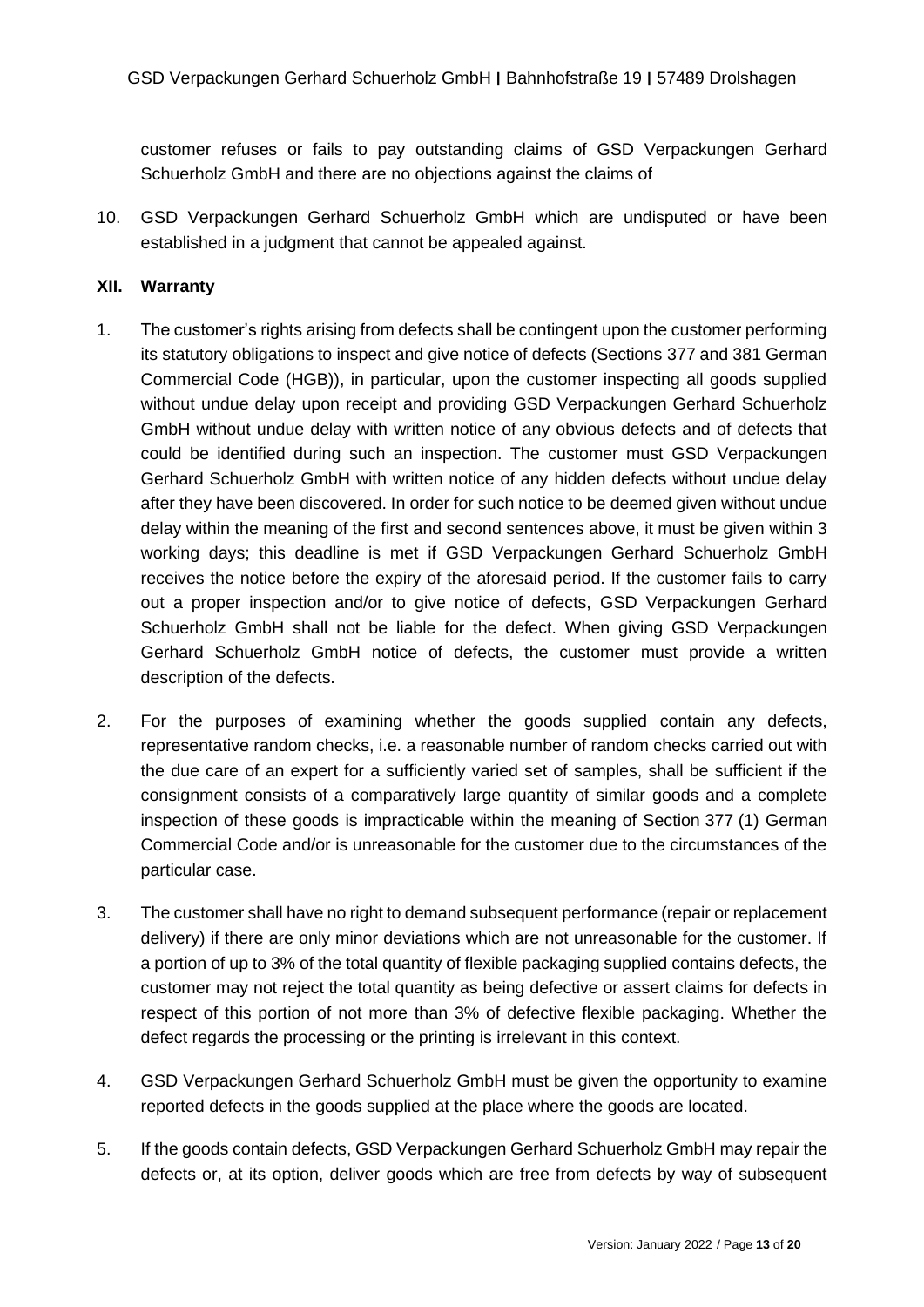performance. GSD Verpackungen Gerhard Schuerholz GmbH's right to refuse subsequent performance if the statutory requirements are met shall remain unaffected.

- 6. The special provisions of law regarding the final delivery of unprocessed goods to consumers shall in all cases remain unaffected, even if the consumer has processed the goods (recourse to the supplier according to Section 478 German Civil Code). Claims arising from the right to have recourse to the supplier shall be excluded if the defective goods have been further processed by the customer or by another entrepreneur, for example, by integration into another product.
- 7. After the second unsuccessful attempt at subsequent performance, the customer may rescind the contract or, at its option, reduce the purchase price.
- 8. If the goods are not at the place of delivery, the customer shall bear all additional costs which GSD Verpackungen Gerhard Schuerholz GmbH incurs as a result of this fact when remedying defects, unless the goods were relocated in accordance with their agreed use.
- 9. Rights arising from defects shall not exist:
	- a) in the event of natural wear and tear;
	- b) in the event of defects resulting from improper handling (for example, other than as described in the operating manual), improper storage or maintenance, or excessive strain or use after the risk has passed;
	- c) in the event of defects resulting from force majeure, from extraordinary external impacts that are not intended according to the contract, or from the goods being used in a manner which does not correspond to their contractually intended or customary use.
- 10. If a notification of defects is unjustified, GSD Verpackungen Gerhard Schuerholz GmbH shall have the right to demand to be reimbursed by the customer for the expenses incurred, unless the customer proves that the unjustified notification of defects was not due to wilful misconduct or negligence on the part of the customer.
- 11. GSD Verpackungen Gerhard Schuerholz GmbH shall not be liable for defects which are due to the fact that the customer demands a manner of processing or choice of materials which deviates from the specifications of GSD Verpackungen Gerhard Schuerholz GmbH.

### **XIII. Liability**

1. GSD Verpackungen Gerhard Schuerholz GmbH shall be liable without limitation – on whatever legal grounds – in the event of a breach of guarantee or death, bodily injury or damage to health. The same shall apply to wilful misconduct and gross negligence on the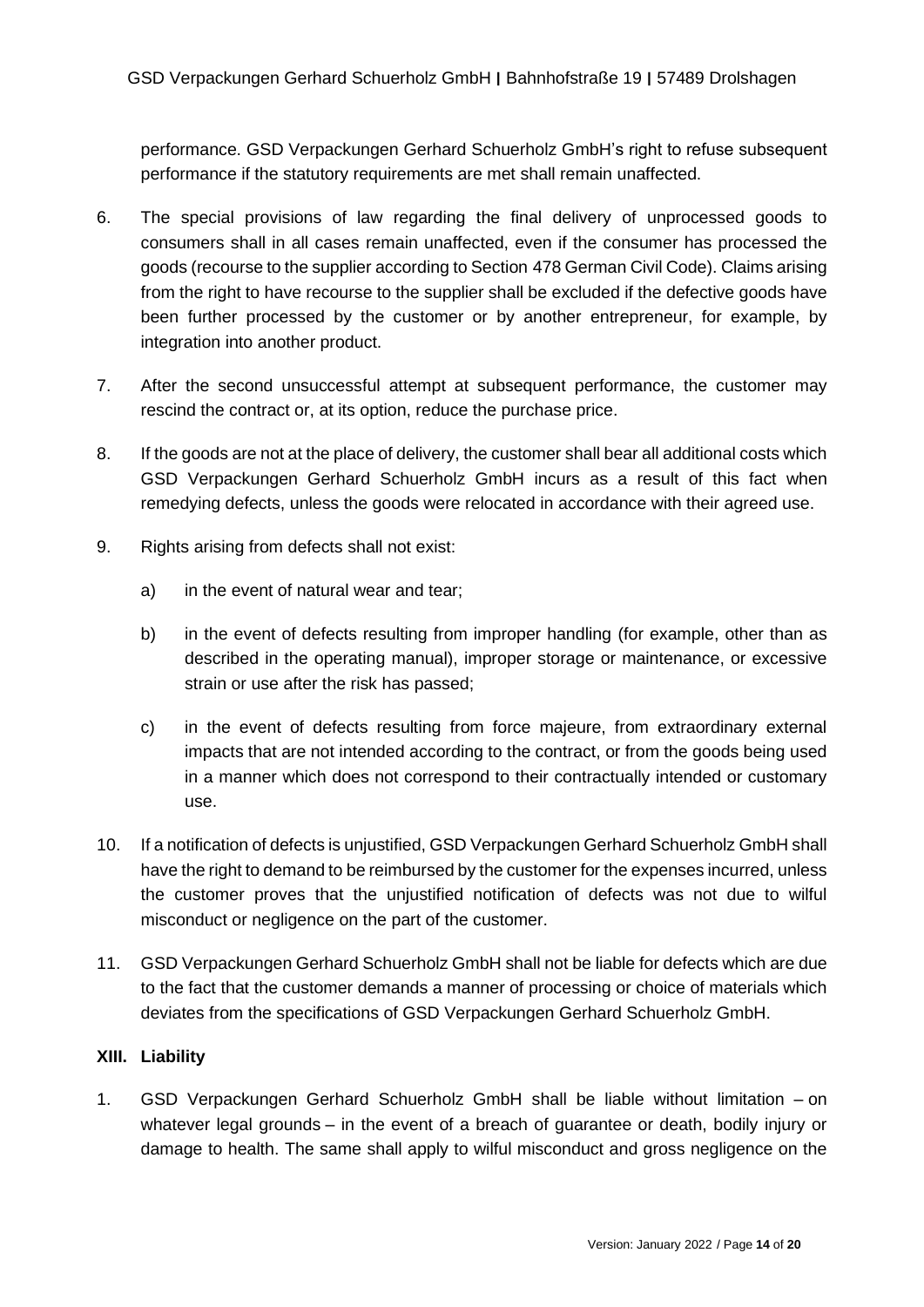part of board members and executive employees. To the extent permitted by law, all liability for persons employed in a non-executive function in the performance of

- 2. GSD Verpackungen Gerhard Schuerholz GmbH's obligations (Section 278 German Civil Code) shall be excluded.
- 3. Subject to the provisions in clause XIII.1 above GSD Verpackungen Gerhard Schuerholz GmbH shall only be liable for simple negligence in the event of a violation of so-called cardinal obligations. Cardinal obligations are obligations the fulfilment of which is an indispensable prerequisite for the proper performance of the contract and the observance of which is generally relied upon – and may be relied upon – by the other party to the contract.
- 4. In cases where a material breach of contract has been caused by negligence only, the amount of damages shall be limited to the damage that is typical of the contract and could be foreseen when entering into the contract. In cases of simple negligence, all liability for damages for loss of production, consequential damage caused by a defect and/or loss of profits shall be excluded. This limitation of liability shall apply accordingly to the conduct of the persons employed by GSD Verpackungen Gerhard Schuerholz GmbH in the performance of its obligations and its vicarious agents.
- 5. Except in the cases of wilful misconduct, gross negligence, and death, bodily injury or damage to health, the damage shall be limited to an amount equal to 50% of the contract value per damaging event.
- 6. In the event of failure to meet a deadline for delivery, GSD Verpackungen Gerhard Schuerholz GmbH's liability for damage suffered by the customer as a result of the delay shall – subject to clauses XIII.1 to XIII.3 above – be limited to a maximum amount equal to 5% of the agreed net price. The parties may assert further claims for damages or prove that the amount of damage actually suffered was smaller.
- 7. If the delivery items are used items, all claims for defects in quality shall be excluded. This exclusion shall not apply to claims for damages, in the event of gross negligence or wilful misconduct, or where responsibility exists for death, bodily injury or damage to health caused by GSD Verpackungen Gerhard Schuerholz GmbH, its executive employees or any persons employed by GSD Verpackungen Gerhard Schuerholz GmbH in the performance of its obligations.

# **XIV. Lapse of time**

1. The limitation period for the customer's claims for defects shall be 12 months in deviation from Section 438 (1) no. 3 German Civil Code and shall commence upon delivery of the goods. The limitation period shall further commence upon the customer defaulting on its obligation to accept the goods. Where acceptance of a work has been agreed upon, the limitation period shall commence upon acceptance of that work. The above limitation period shall also apply to tort claims which are based on a defect of the goods. The limitation period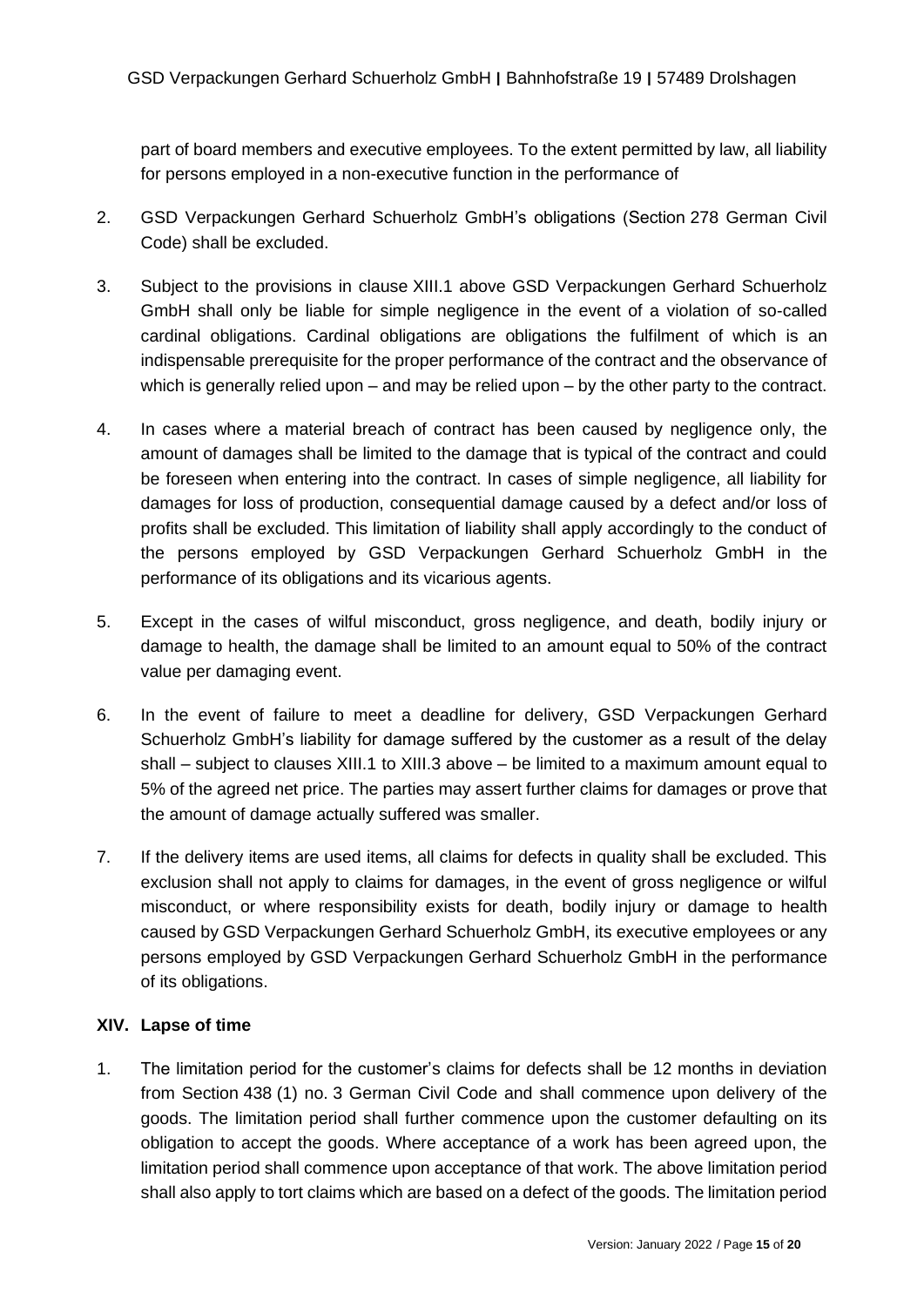shall not start anew as a result of subsequent performance (repair or replacement delivery). In the cases referred to in clause XIII.1 above, the statutory limitation rules shall apply instead.

- 2. If the goods are items that have been used for a building in accordance with their customary use and have caused this building to be defective (construction material), the limitation period shall be five years from delivery in accordance with the statutory rule (Section 438 (1) no. 2 German Civil Code). The preceding provisions shall not affect any further special statutory limitation rules.
- 3. The above limitation periods under the law relating to the sale of goods shall also apply to the customer's contractual and extra-contractual claims for damages which are based on a defect of the goods, unless the application of the regular limitation rules (Sections 195, 199 German Civil Code) leads to a shorter limitation period in the individual case.
- 4. If GSD Verpackungen Gerhard Schuerholz GmbH has given an express guarantee as to the quality of the goods, the claims arising from that guarantee shall become time-barred within 2 years. If GSD Verpackungen Gerhard Schuerholz GmbH has given a guarantee as to the durability of the goods, the claims arising from that guarantee shall be time-barred upon expiry of the period of time for which the guarantee as to durability was given.
- 5. In order for negotiations about claims for defects in quality or other claims for damages to be pending, the parties must have declared that they are in negotiations about such claims.

# **XV. Retention of title**

- 1. The goods supplied shall remain the property of GSD Verpackungen Gerhard Schuerholz GmbH until they have been paid for in full.
- 2. Furthermore, GSD Verpackungen Gerhard Schuerholz GmbH shall remain the owner of the goods supplied until all claims arising from the business relationship between the customer and GSD Verpackungen Gerhard Schuerholz GmbH have been paid in full.
- 3. The customer shall be obliged to handle the goods which are subject to this retention-of-title clause with due care for as long as title is retained. In particular, the customer shall be obliged to adequately insure the goods at its own expense at replacement value against damage by fire, water and theft. The customer hereby assigns all claims for compensation under such insurance to GSD Verpackungen Gerhard Schuerholz GmbH. GSD Verpackungen Gerhard Schuerholz GmbH hereby accepts this assignment. If an assignment is not permissible, the customer hereby instructs its insurer irrevocably to make payments, if any, solely to GSD Verpackungen Gerhard Schuerholz GmbH. The preceding provisions shall not affect any further claims of GSD Verpackungen Gerhard Schuerholz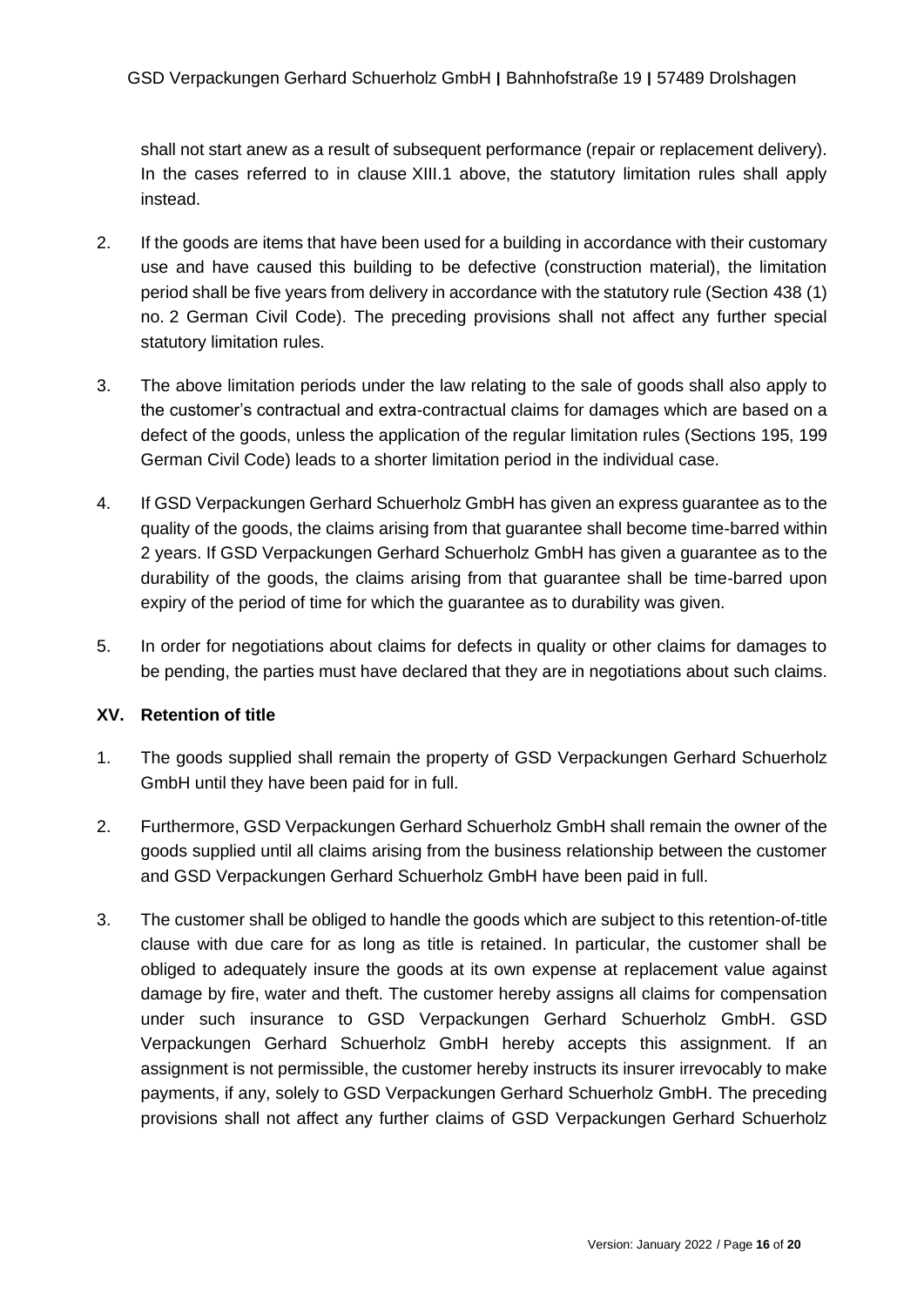GmbH. Upon request, the customer must furnish GSD Verpackungen Gerhard Schuerholz GmbH with evidence of the conclusion of such insurance contracts.

- 4. Until the secured claim has been paid in full, the goods which are subject to this retentionof-title clause may neither be pledged to third parties nor transferred by way of security. The customer must notify GSD Verpackungen Gerhard Schuerholz GmbH without undue delay in writing if an application is made to open insolvency proceedings or where goods owned by GSD Verpackungen Gerhard Schuerholz GmbH are seized by third parties (e.g. by attachment).
- 5. If the goods which are subject to this retention-of-title clause are combined with other items that do not belong to GSD Verpackungen Gerhard Schuerholz GmbH such that they form a single item, GSD Verpackungen Gerhard Schuerholz GmbH shall acquire co-ownership of this single item pro rata to the value (final amount invoiced, including value-added tax) of the goods which are subject to this retention-of-title clause as compared to the value of the other items at the time they are combined. In the event that the goods which are subject to this retention-of-title clause are combined with other items in such a manner that the customer's item is to be considered the principal item, the customer hereby transfers to GSD Verpackungen Gerhard Schuerholz GmbH proportionate co-ownership of this item. GSD Verpackungen Gerhard Schuerholz GmbH accepts this transfer. The provisions of this clause XV.5 shall apply accordingly if the goods which are subject to this retention-of-title clause are mixed or processed with other items.
- 6. The customer shall have the right, subject to revocation, to sell the goods which are subject to this retention-of-title clause in the ordinary course of business. The customer may not, without the consent of GSD Verpackungen Gerhard Schuerholz GmbH, pledge, transfer by way of security, or otherwise dispose of the goods which are subject to this retention-of-title clause in a manner that jeopardises GSD Verpackungen Gerhard Schuerholz GmbH's ownership of these goods. In the event of attachments or other encroachments by third parties, the customer must notify GSD Verpackungen Gerhard Schuerholz GmbH without undue delay in writing and furnish all the information needed to inform the third party of GSD Verpackungen Gerhard Schuerholz GmbH's ownership rights and cooperate in any measures taken by GSD Verpackungen Gerhard Schuerholz GmbH to protect the goods which are subject to this retention-of-title clause.
- 7. The customer hereby assigns to GSD Verpackungen Gerhard Schuerholz GmbH its claims arising from the resale of the goods which are subject to this retention-of-title clause, along with all ancillary rights, in an amount equal to the amount invoiced, including value-added tax. GSD Verpackungen Gerhard Schuerholz GmbH hereby accepts this assignment. If the goods which are subject to this retention-of-title clause are sold with other goods not supplied by GSD Verpackungen Gerhard Schuerholz GmbH, the claim arising from resale shall be assigned pro rata to the value of the goods which are subject to this retention-oftitle clause (final amount invoiced, including value-added tax) as compared to the value of the other goods sold. If an assignment is not permissible, the customer hereby irrevocably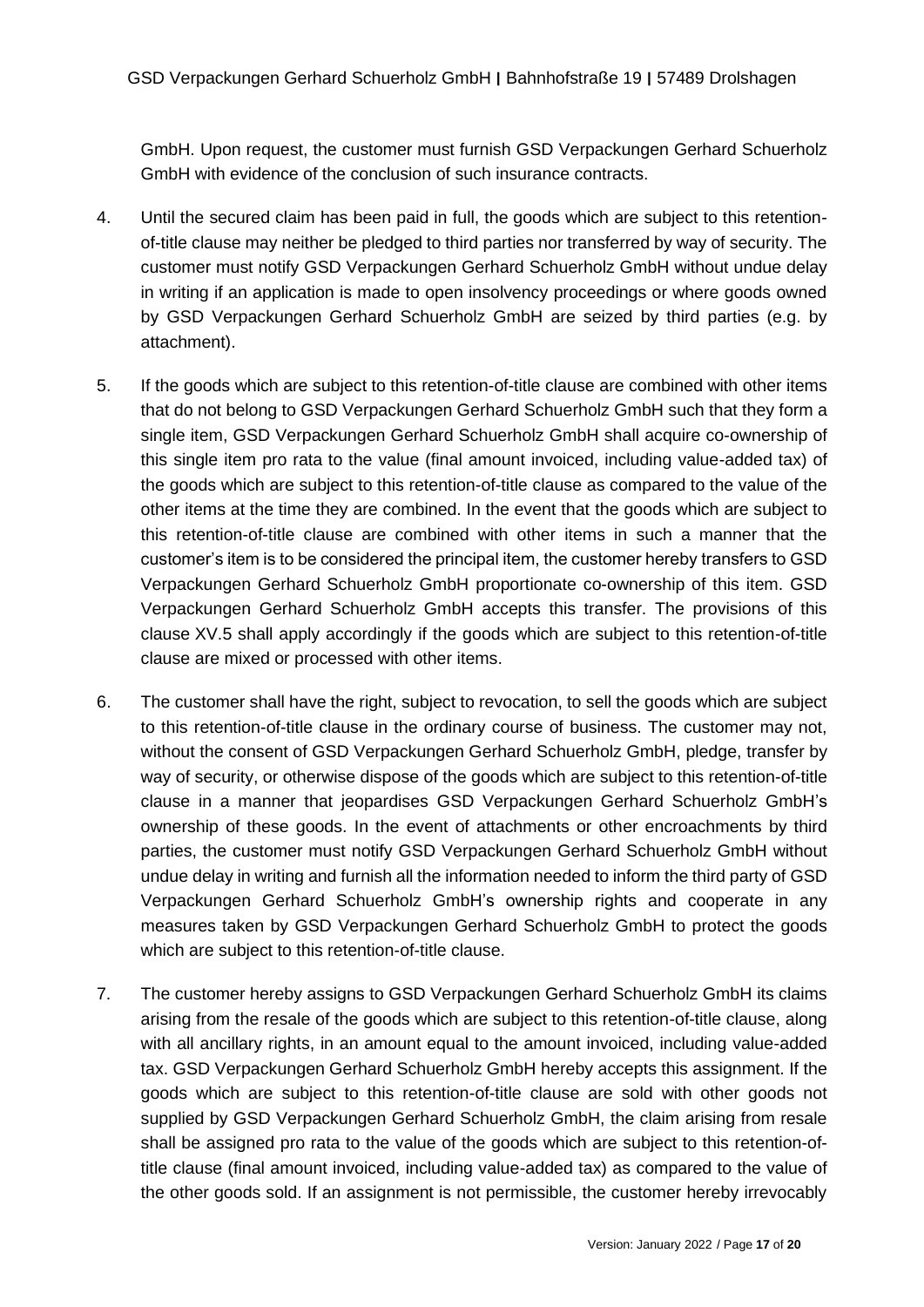instructs the third-party debtor to make payments, if any, only to GSD Verpackungen Gerhard Schuerholz GmbH.

- 8. The customer shall have the right, subject to revocation, to collect the claims that have been assigned to GSD Verpackungen Gerhard Schuerholz GmbH in its own name as a trustee acting for GSD Verpackungen Gerhard Schuerholz GmbH. This shall not affect GSD Verpackungen Gerhard Schuerholz GmbH right to collect these claims itself. However, GSD Verpackungen Gerhard Schuerholz GmbH shall not assert such claims itself or revoke the customer's collection authority as long as the customer properly performs its payment obligations. If, however, the customer breaches the contract – in particular, if the customer defaults on a payment – the customer must disclose the assigned claims and the respective debtors to GSD Verpackungen Gerhard Schuerholz GmbH, inform the respective debtors of the assignment, and provide GSD Verpackungen Gerhard Schuerholz GmbH with all the records and all the information needed by GSD Verpackungen Gerhard Schuerholz GmbH to assert the claims.
- 9. GSD Verpackungen Gerhard Schuerholz GmbH may revoke the customer's right to resell the goods and the authority to collect claims if the customer fails to properly perform its payment obligations to GSD Verpackungen Gerhard Schuerholz GmbH, defaults on one or more payments or stops payment, or if an application is filed to open insolvency proceedings against the customer's assets.
- 10. At the request of the customer, GSD Verpackungen Gerhard Schuerholz GmbH shall be obliged to release the security provided to the extent that the realisable value of such security exceeds GSD Verpackungen Gerhard Schuerholz GmbH's claims arising from its business relationship with the customer by more than 10%, upon deduction of the mark-downs customary in the banking business. GSD Verpackungen Gerhard Schuerholz GmbH shall be responsible for selecting the security that is to be released.
- 11. If the customer is twice in default with its payments to GSD Verpackungen Gerhard Schuerholz GmbH within a period of 6 months and/or the customer is unable to meet its financial obligations when due and/or objective criteria indicate that the customer will become unable to meet its financial obligations when due, GSD Verpackungen Gerhard Schuerholz GmbH shall have the right to demand that the delivery item be returned and, in the event of a resale, collect the claims that have been assigned to GSD Verpackungen Gerhard Schuerholz GmbH directly from the customer's purchaser. The request that the delivery item be returned does not automatically include notice of rescission; instead, GSD Verpackungen Gerhard Schuerholz GmbH shall have the right to merely demand that the goods be returned and reserve the right to rescind the contract.
- 12. In the event that goods are supplied to destinations with other legal systems where the retention-of-title provisions set out in this clause XV are not legally valid, the customer hereby grants GSD Verpackungen Gerhard Schuerholz GmbH an equivalent security interest. If the creation of such a security interest requires further measures, the customer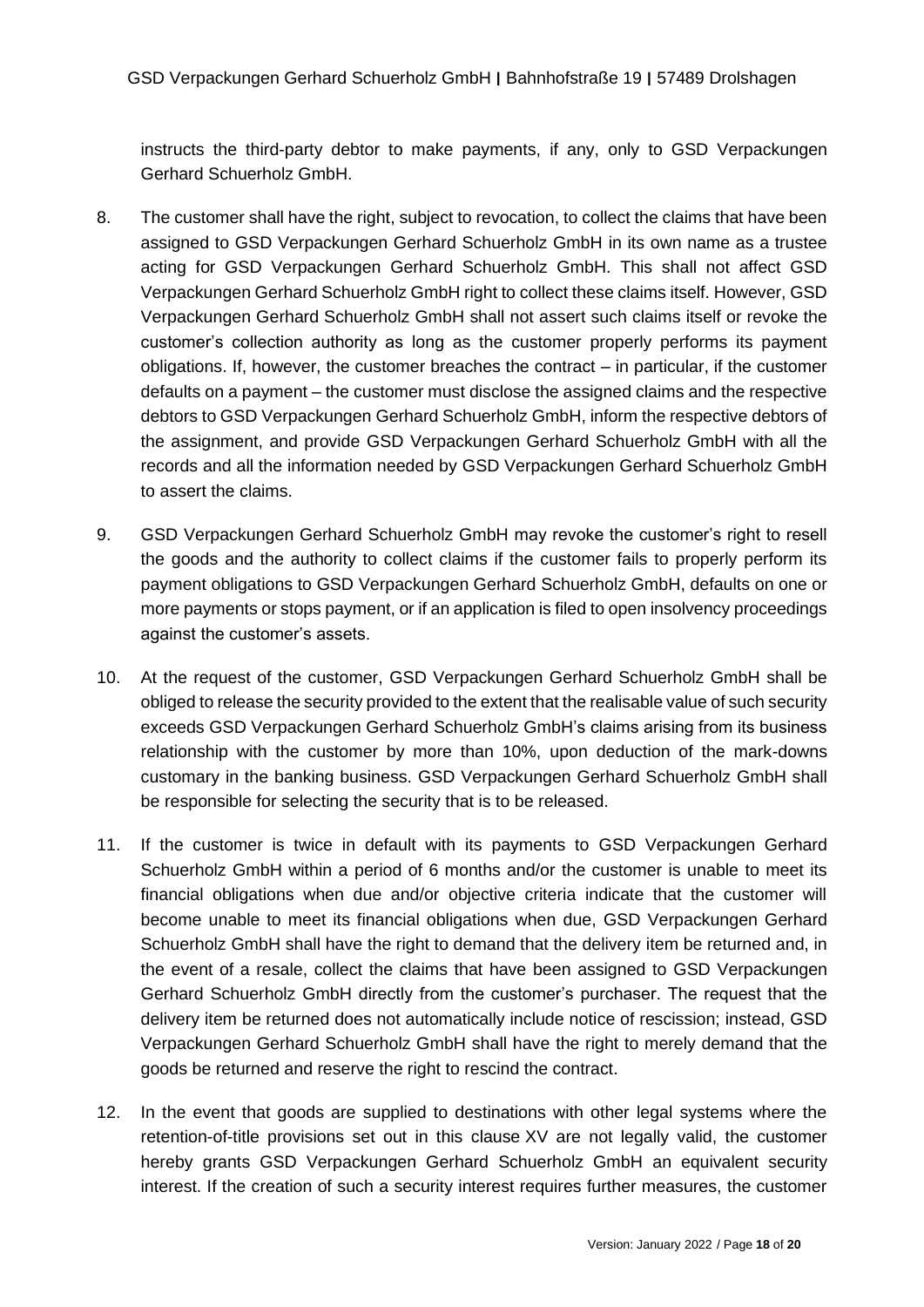shall do whatever is necessary to grant GSD Verpackungen Gerhard Schuerholz GmbH such security interest without undue delay. The customer shall assist with all measures that are required for, and conducive to, the validity and enforceability of such security interests.

## **XVI. Confidentiality**

- 1. The customer shall be obliged to treat all information about GSD Verpackungen Gerhard Schuerholz GmbH that becomes available to the customer and which is designated as confidential or can be identified as a trade or business secret due to other circumstances as confidential for an unlimited period of time, and the customer may not record, disclose or exploit any such information.
- 2. By entering into suitable contractual arrangements with the employees and agents working for it, the customer shall ensure that these persons, too, refrain for an unlimited period of time from any exploitation, disclosure or unauthorised recording of such trade and business secrets for their own purposes.

### **XVII. Applicable law; place of jurisdiction**

- 1. The legal relations between the customer and GSD Verpackungen Gerhard Schuerholz GmbH shall be governed by the laws of the Federal Republic of Germany, without regard to the United Nations Convention on Contracts for the International Sale of Goods (CISG).
- 2. The exclusive place of jurisdiction for all disputes arising out of the business relationship shall be the place of business of GSD Verpackungen Gerhard Schuerholz GmbH. GSD Verpackungen Gerhard Schuerholz GmbH may also file a lawsuit at the customer's registered office or at any other permissible place of jurisdiction.

#### **XVIII.Miscellaneous**

- 1. Any transfer of rights and obligations of the customer to third parties shall require the written consent of GSD Verpackungen Gerhard Schuerholz GmbH.
- 2. The place of performance for all obligations to be performed by the customer and by GSD Verpackungen Gerhard Schuerholz GmbH shall be the registered office of GSD Verpackungen Gerhard Schuerholz GmbH, to the extent not otherwise agreed.
- 3. All changes and additions to these Conditions of Sale must be made in writing. This shall also apply to this requirement of the written form. However, this requirement shall not affect the validity of any post-contractual verbal ancillary agreements which do not affect the provisions of these Conditions of Sale.
- 4. Should any of the above provisions be or become invalid or impracticable, in whole or in part, this shall not affect the validity of these Conditions of Sale and of the contract as a whole. The parties shall be obliged to replace the invalid or impracticable provision from the commencement of such invalidity or impracticability with a clause that comes closet